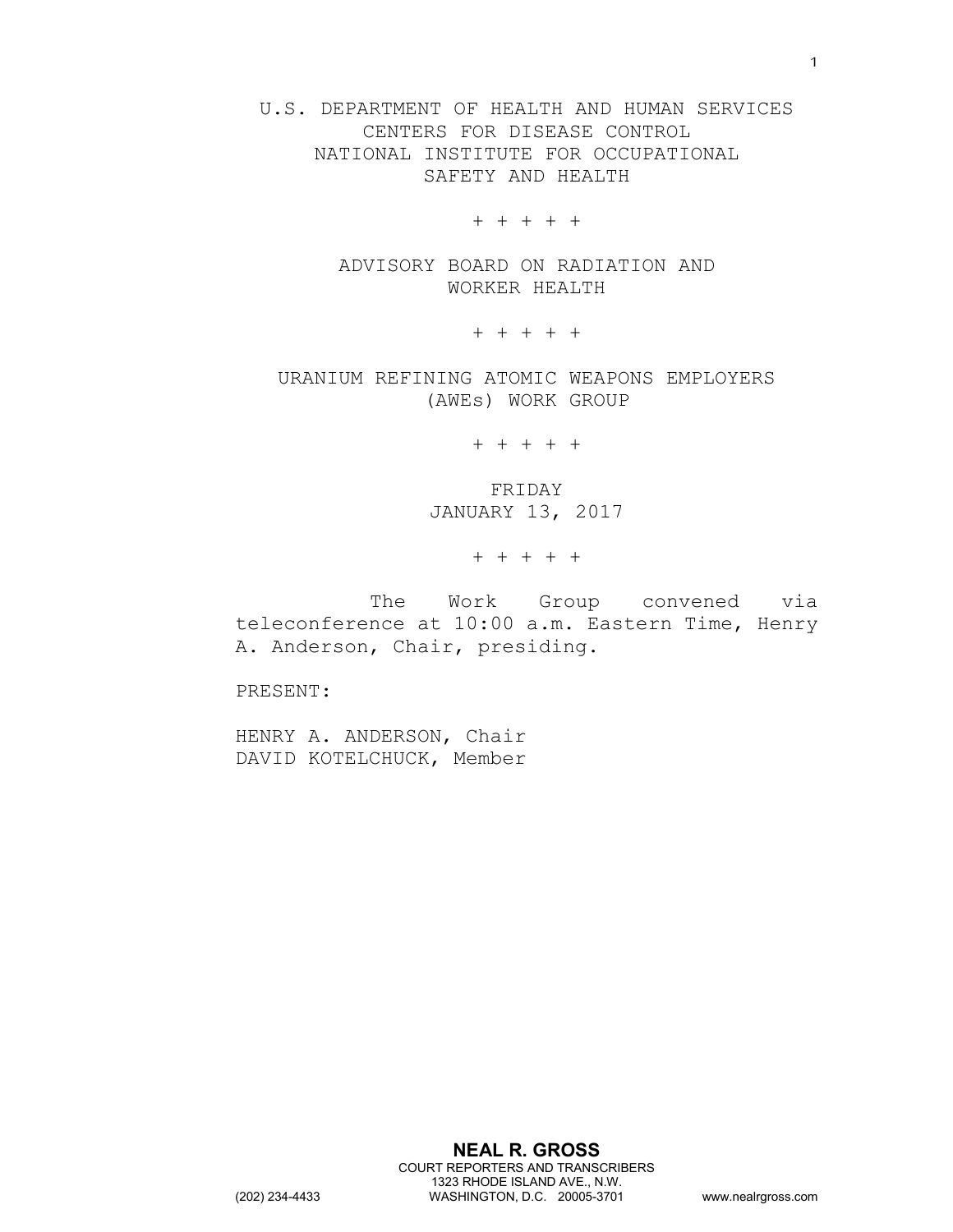ALSO PRESENT:

TED KATZ, Designated Federal Official NANCY ADAMS, NIOSH Contractor DAVE ALLEN, DCAS JENNY LIN, HHS JOHN MAURO, SC&A JIM NETON, DCAS JOHN STIVER, SC&A BILL THURBER, SC&A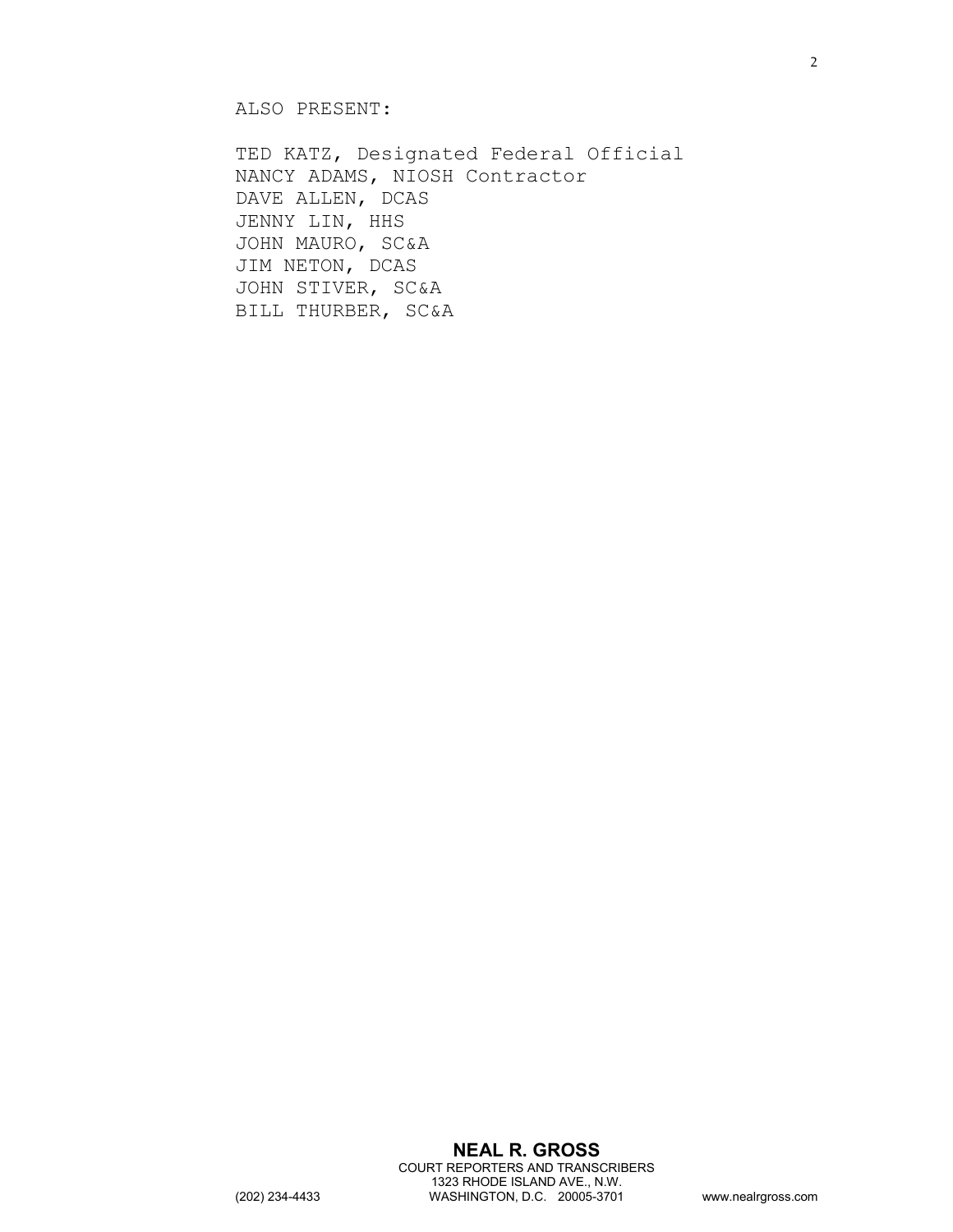## CONTENTS

## **Contents**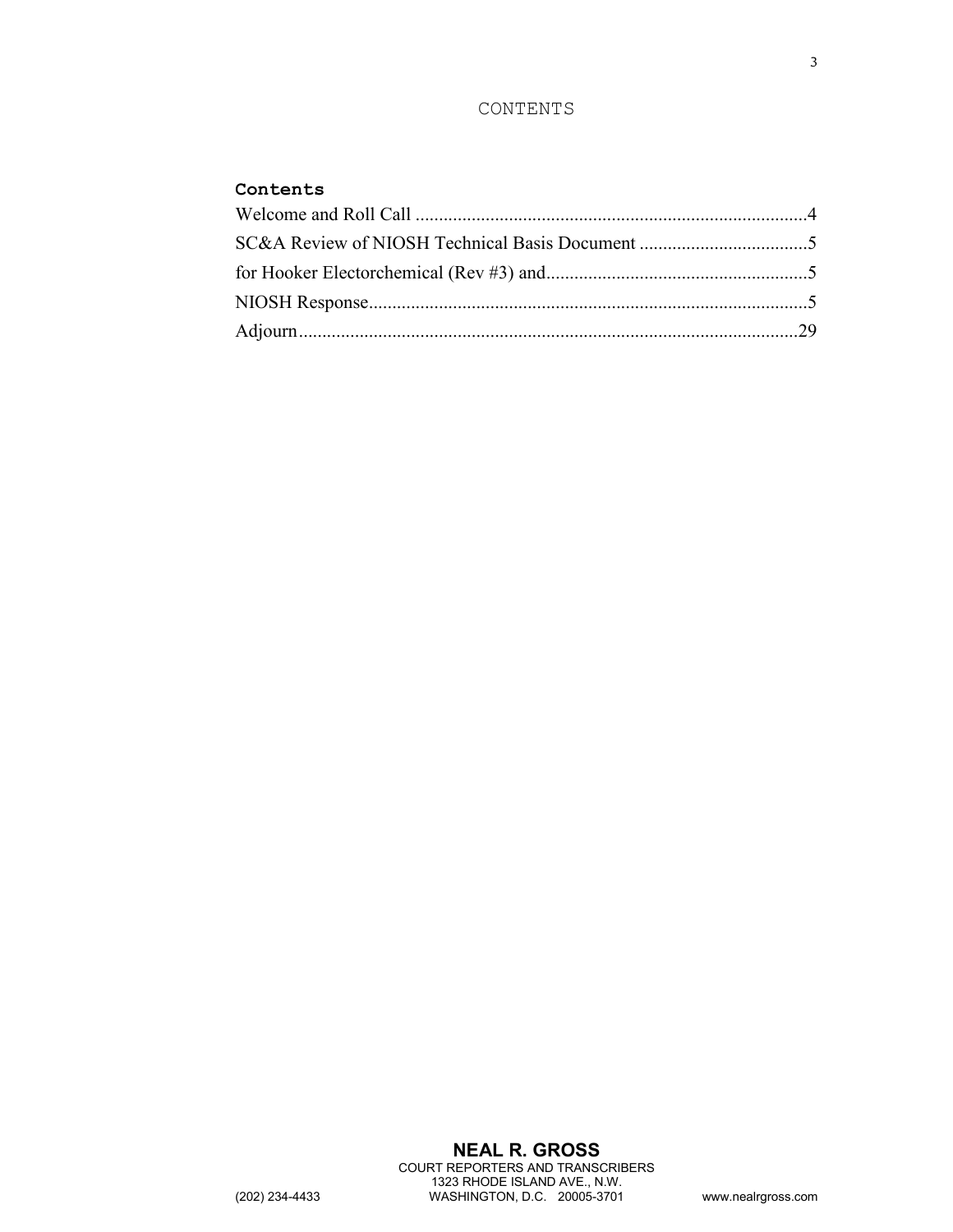<span id="page-3-0"></span>

| $\mathbf{1}$   | $P-R-O-C-E-E-D-I-N-G-S$                               |
|----------------|-------------------------------------------------------|
| $\overline{2}$ | (10:01 a.m.)                                          |
| 3              | Welcome and Roll Call                                 |
| $\overline{4}$ | MR. KATZ: Welcome to everybody on the                 |
| 5              | line. It's the Uranium Refining AWE Work Group.       |
| 6              | And we have a brief agenda today, to deal with maybe  |
| $\overline{7}$ | wrapping up the Board's review of Hooker Site         |
| 8              | Profile.                                              |
| 9              | And the agenda for today, and the                     |
| 10             | materials related to that agenda, should be posted    |
| 11             | on the NIOSH website under the Board section,         |
| 12             | Scheduled Meetings, Today's Date.                     |
| 13             | And you can go there and follow along                 |
| 14             | with the documents that we're talking about, and      |
| 15             | you're welcome to do that. So, roll call on Board     |
| 16             | Members who do not have conflicts with the site.      |
| 17             | Actually, we have three Board Members                 |
| 18             | that are a part of this Work Group. One Board         |
| 19             | Member's going to be absent, that's Dr. Field.<br>Dr. |
| 20             | Anderson chairs it, and Dr. Kotelchuck's one of the   |
| 21             | Members.                                              |
| 22             | And so, we're fine going forward with                 |

**NEAL R. GROSS** COURT REPORTERS AND TRANSCRIBERS 1323 RHODE ISLAND AVE., N.W.

(202) 234-4433 WASHINGTON, D.C. 20005-3701 www.nealrgross.com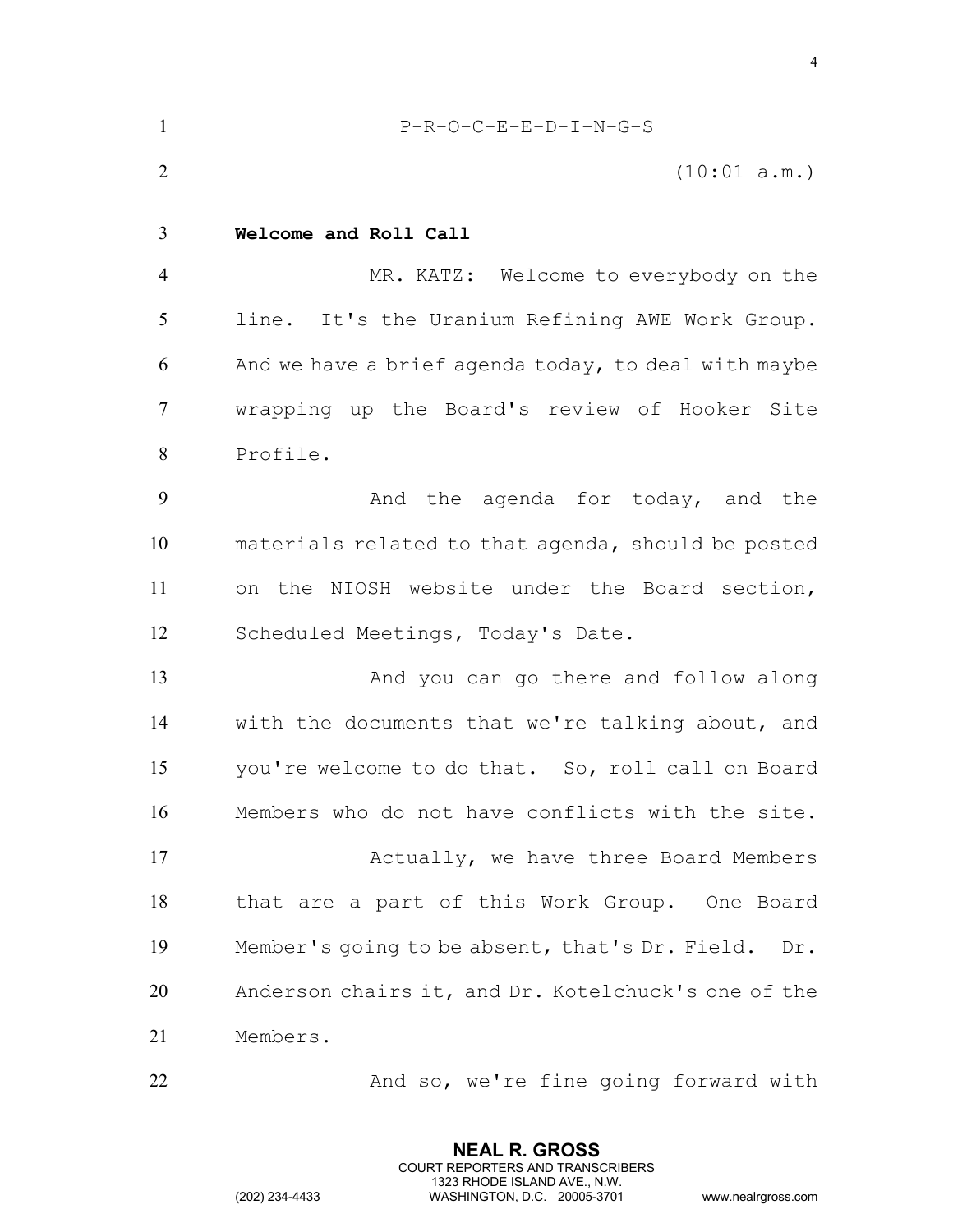<span id="page-4-2"></span><span id="page-4-1"></span><span id="page-4-0"></span>**NEAL R. GROSS** the two. So, let's do roll call. (Roll call.) MR. KATZ: It's your agenda, Dr. Anderson. **SC&A Review of NIOSH Technical Basis Document for Hooker Electorchemical (Rev #3) and NIOSH Response** CHAIR ANDERSON: Yes, thanks. On this review of the only open part of the review to discuss is number four, which had to do with the residual period and estimating doses from the surface contamination. There were some issues initially raised by SC&A. I don't know if one of you want to review this technical issue here. DR. MAURO: This is John Mauro. I would suggest Bill Thurber. Bill, you're on the line. 19 MR. THURBER: I am. DR. MAURO: We both worked on it. I did read it over again yesterday, and I'm familiar with it. But I think you're closer to it than I

COURT REPORTERS AND TRANSCRIBERS 1323 RHODE ISLAND AVE., N.W.

(202) 234-4433 WASHINGTON, D.C. 20005-3701 www.nealrgross.com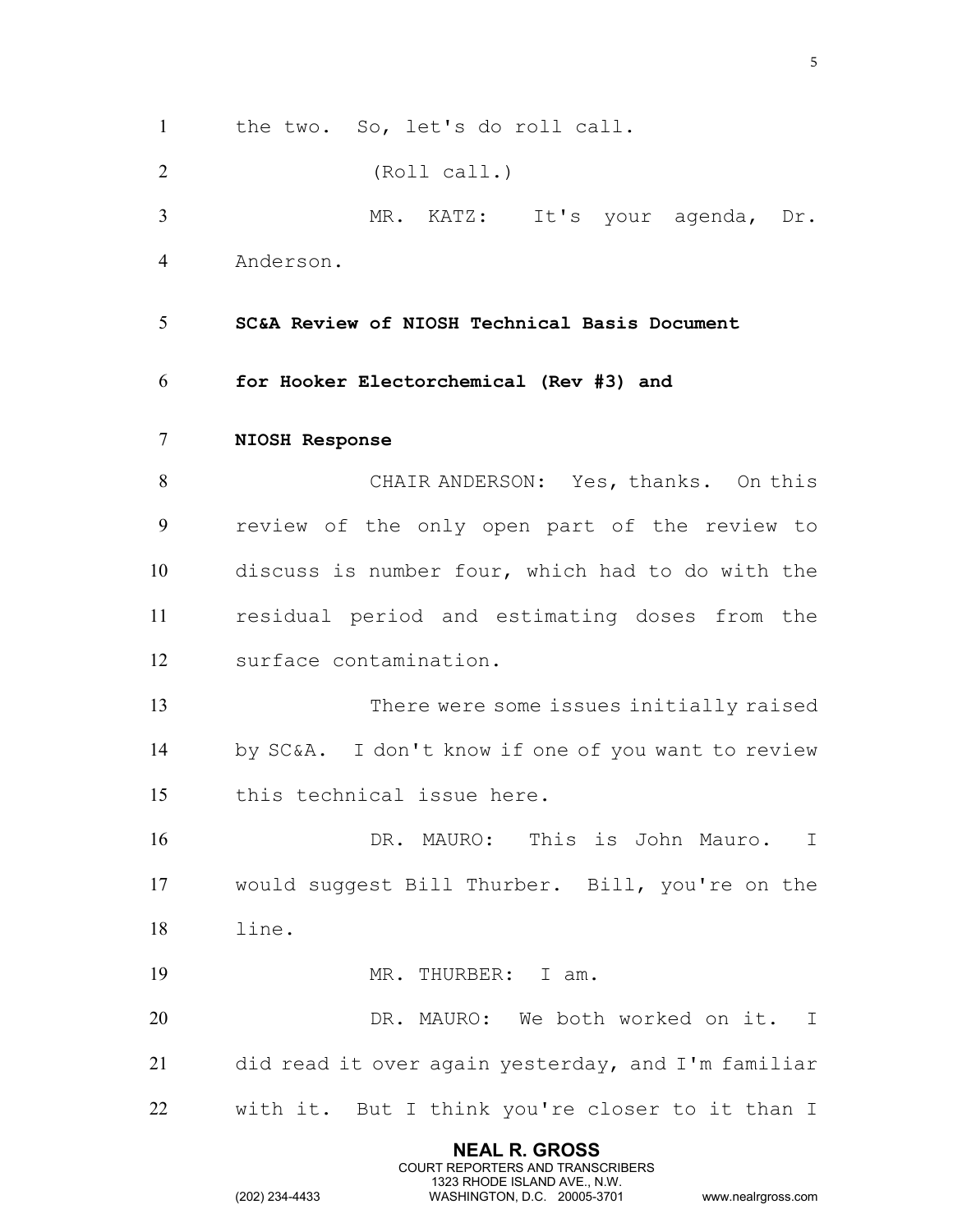am.

 If you want to go ahead and take a run at it, and I'll help out where I can? MR. THURBER: As you said, the only open issue was our finding number four. And our concern there was -- at a couple of prior meetings of the Work Group, we had a considerable discussion about the applicability of TIB-009 to the residual period. And there was concern expressed on all sides that that was -- whether or not that was an appropriate approach was open for discussion. Some of us, myself included, went away from those discussions with an opinion -- With the impression, rather, that TIB-009 should not be used. And in our review in November, we pointed out some of the language from the transcript that we felt supported our understanding. 20 But NIOSH responded and said, no, SC&A, you didn't really understand exactly what we were saying. And we think that it is appropriate under certain circumstances to use TIB-009.

> **NEAL R. GROSS** COURT REPORTERS AND TRANSCRIBERS 1323 RHODE ISLAND AVE., N.W.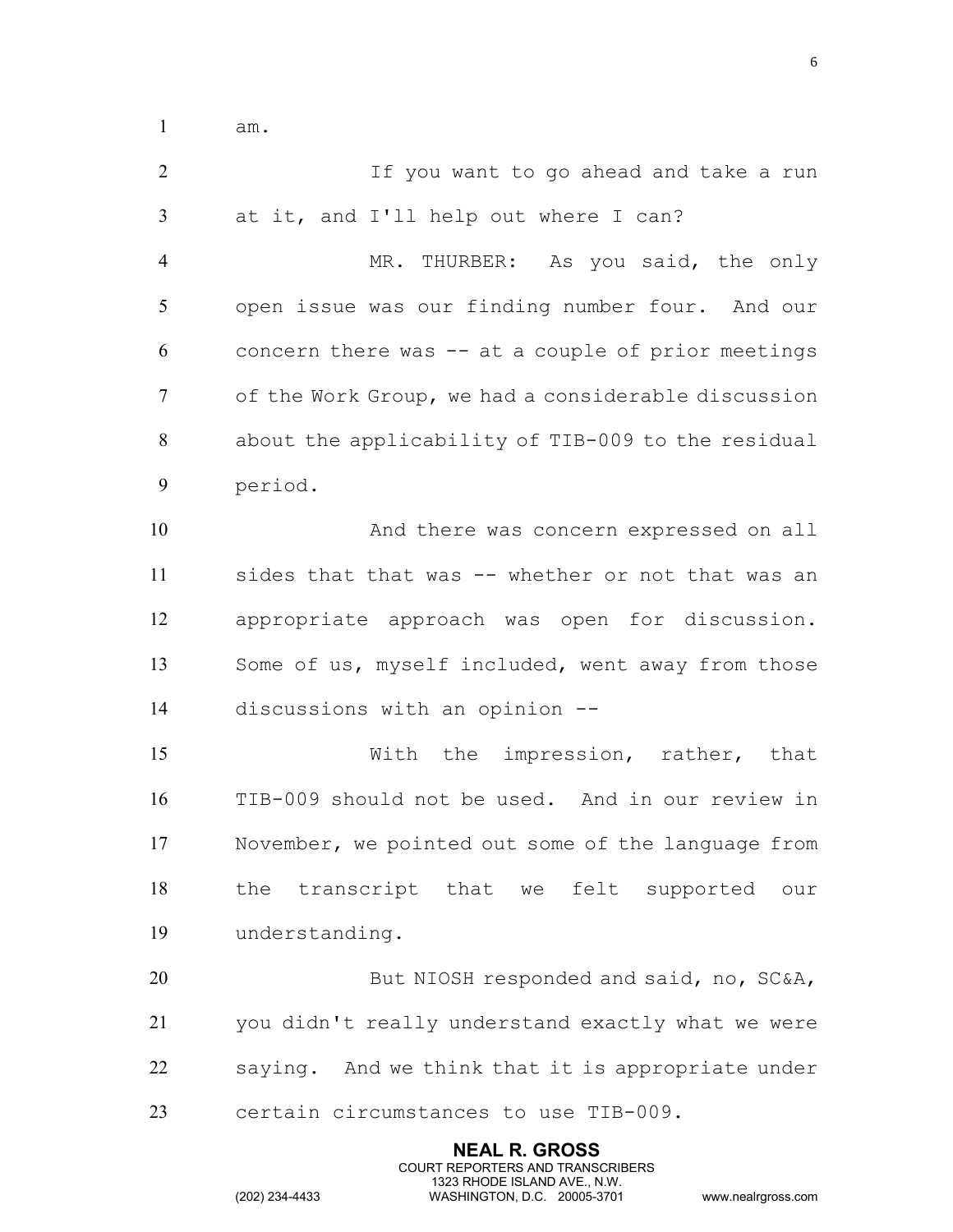1 1 And we took that position under advisement. We looked at NIOSH's arguments on which that position was based. And the gist of the argument was that, if you used TIB-009 during the residual period, you should not consider resuspension.

**And so what NIOSH proposed was, you take**  the airborne concentration at the end of operations and you extend that through the residual period. 10 Now, obviously, that's very conservative because the concentrations are going to decay. Certainly, and NIOSH said this categorically, that the airborne concentrations will decay very rapidly.

 And, therefore, the real concern during the residual period is surface contamination, which can then be via some hand-to-mouth transfer mechanism result in ingestion.

 And so, as I said, this is clearly a very 20 bounding approach, very conservative. And the one -- a couple of comments that we made about the approach was that the TIB model, as you may or may not recall, consists really of two parts.

> **NEAL R. GROSS** COURT REPORTERS AND TRANSCRIBERS 1323 RHODE ISLAND AVE., N.W.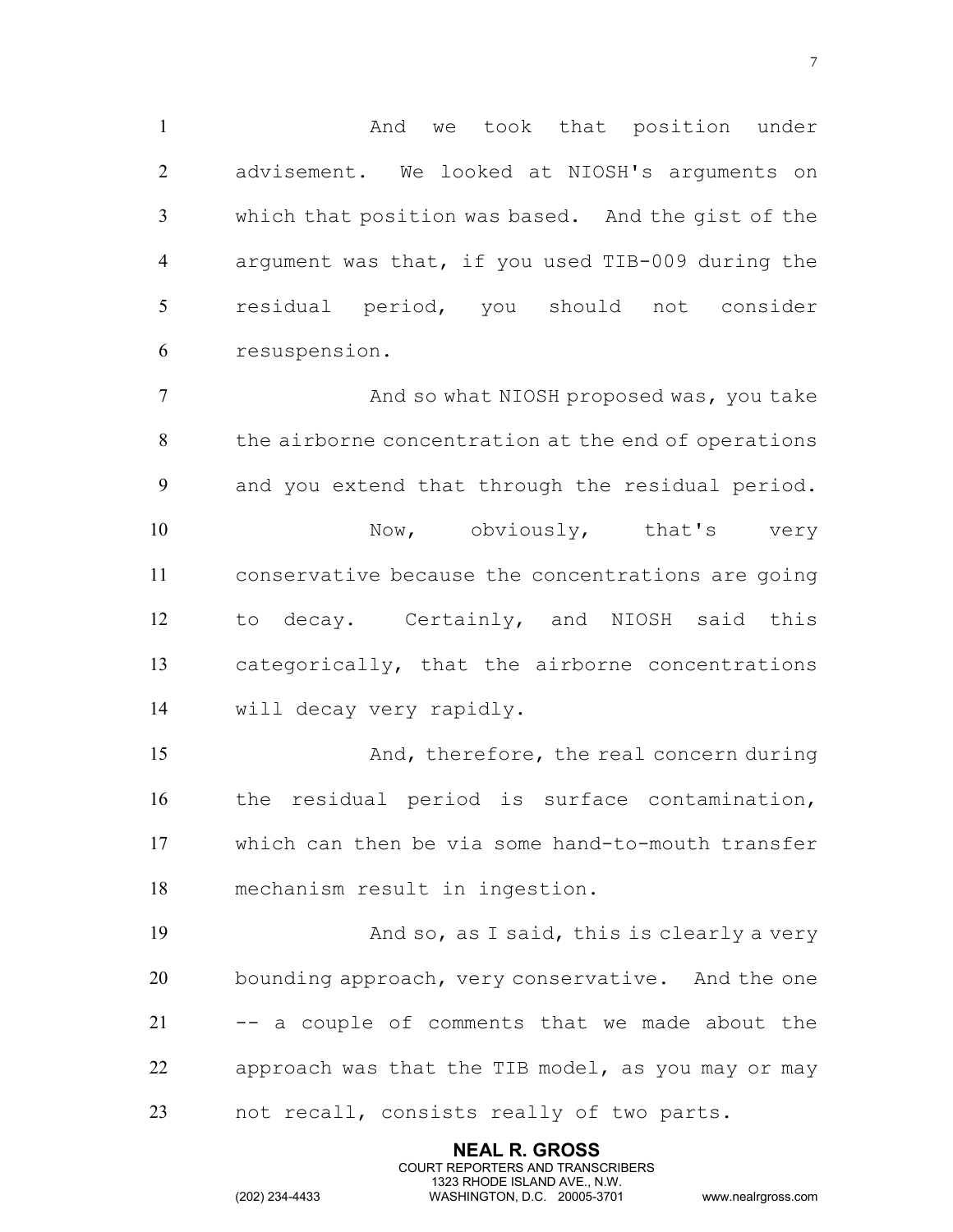1 There was one part involved, basically hand-to-mouth transfer. And the second part involved deposition -- airborne deposition. Deposition into a cup of coffee.

5 And, obviously, if you take the position that the airborne contamination will die off very quickly during the residual period, then 8 that mechanism really goes away.

9 So, the bounding approach taken by NIOSH is even more so, because only half the contribution that you calculate using the TIB procedures is going to be present during the residual period.

**Having said all of that, we are okay**  with using this as a bounding mechanism. And the only caveat that we included in our short write-up, from the end of last year, was that this approach is fine, except when it creates a situation where compensation would be considered.

 And it's just way too conservative to be used in compensation rewards. So, that kind of summarizes our position on this.

CHAIR ANDERSON: Just let me -- I'm

**NEAL R. GROSS** COURT REPORTERS AND TRANSCRIBERS 1323 RHODE ISLAND AVE., N.W.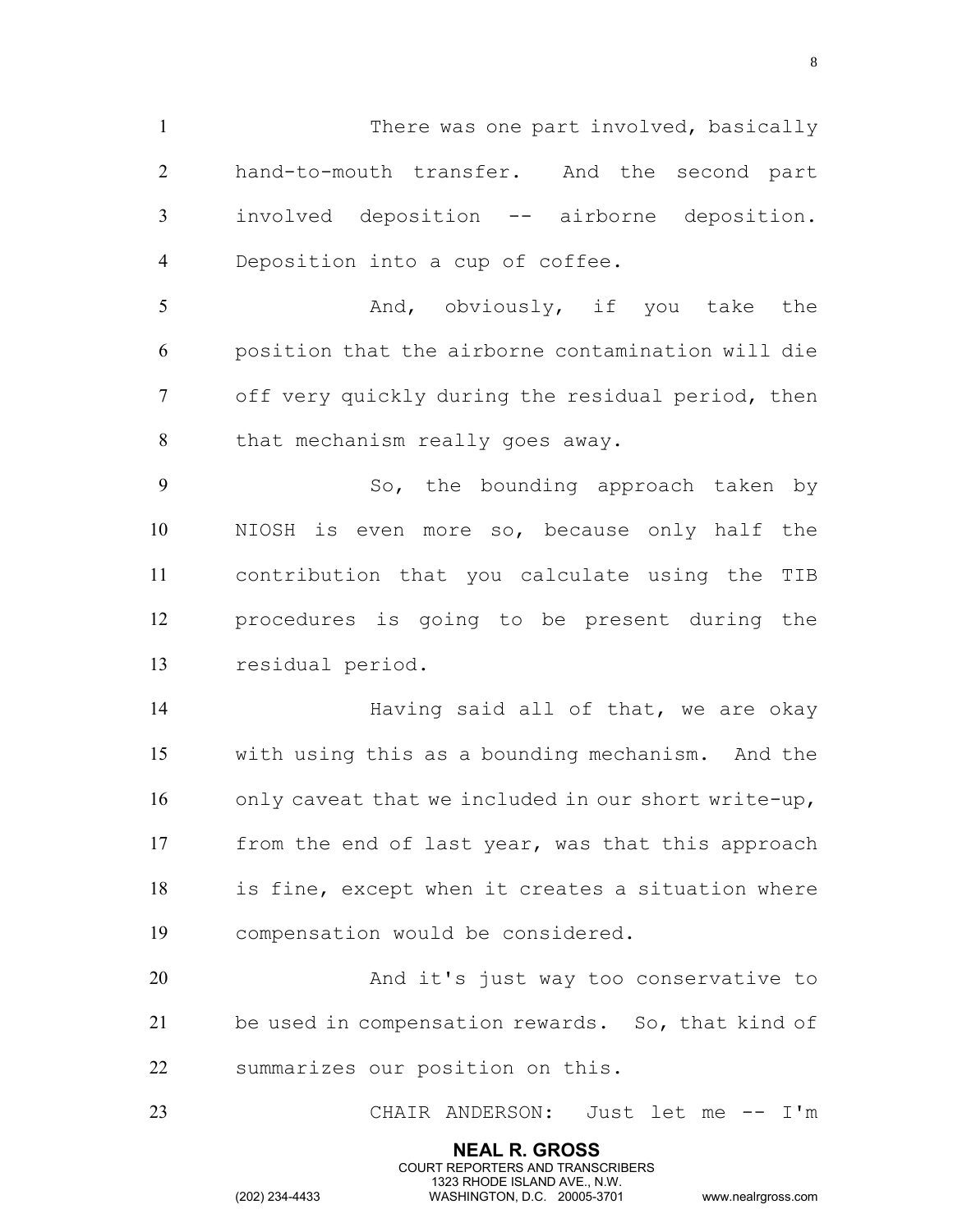trying to sort through all of my documents here. And one of you may know this, since I haven't been able to quickly find it, there was no cleanup after they ceased operations?

 I mean, because the issue here was re-entrainment as well. So, if you have surface contamination, and hand them out from that surface contamination, you can get re-entrainment, which would then fall into the coffee cup.

 Obviously, it wouldn't be as high a concentration as if you'd had operations going on and there's kind of a new source being added to the air on a continuing basis.

 So, your issue here of air will quickly drop down if there's re-entrainment. It obviously won't get to the 50 percent, I wouldn't think. But does that play into this at all? Or was there cleanup to the extent that it wouldn't be particulate readily re-entrained?

 MR. THURBER: This is Bill Thurber again. No, there was no cleanup involved. Certainly, there could be some residual resuspension, and some of that resuspended

> **NEAL R. GROSS** COURT REPORTERS AND TRANSCRIBERS 1323 RHODE ISLAND AVE., N.W.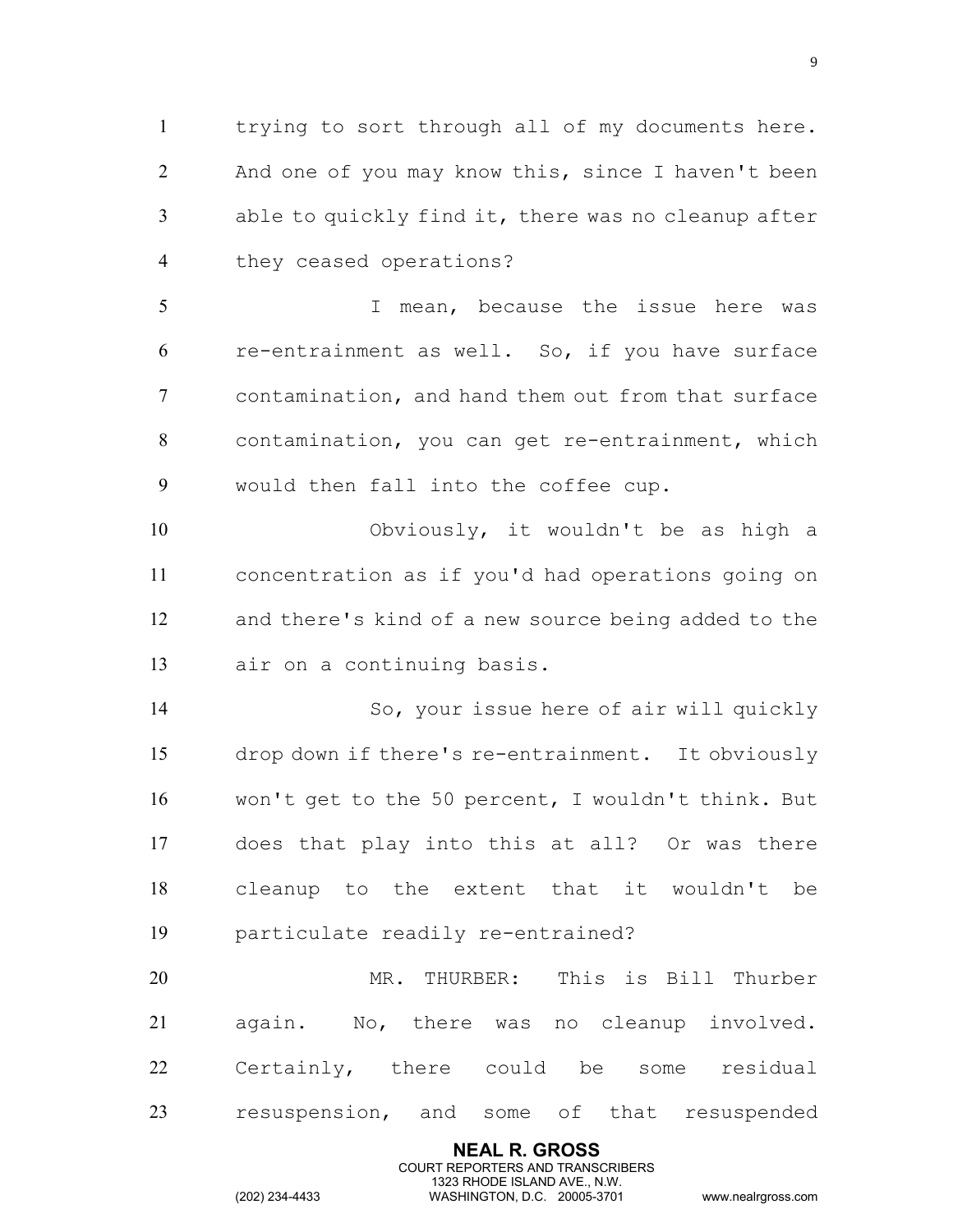airborne material could deposit in the hypothetical coffee cup.

 But that contribution would be much smaller than what you calculate using the airborne concentration at the end of operations, which is what NIOSH has proposed.

 CHAIR ANDERSON: Right. Okay, that's what I recall.

 MEMBER KOTELCHUCK: This is Dave. Let me ask, I follow you up to the point that you said, well okay TIB-009 is okay. And what it leaks out is minimal in this case.

13 But then you said, but you can't use it for compensation purposes. And that I did not understand.

16 MR. THURBER: Well, the reason I said that is that this model is extremely conservative because it assumes that the concentration you calculate from TIB continues in perpetuity, if you will.

 There is no decay in the airborne concentration during the residual period, which is -- so it's unrealistic and it's conservative from

> **NEAL R. GROSS** COURT REPORTERS AND TRANSCRIBERS 1323 RHODE ISLAND AVE., N.W.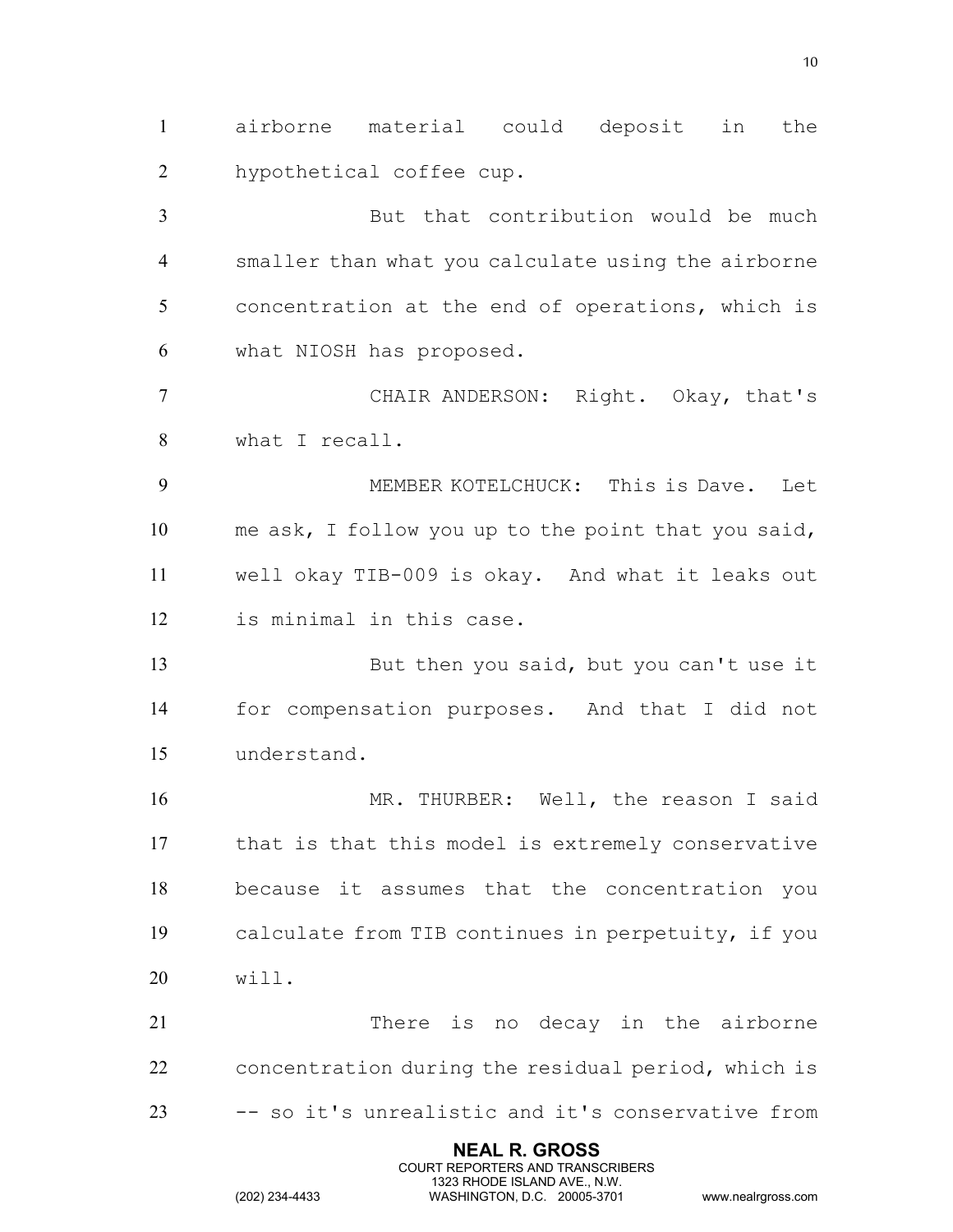that point. And it's additionally conservative from the point that one of the two mechanisms obviously is significantly diminished by the physical situation. MEMBER KOTELCHUCK: Right. So, what you're saying is that -- CHAIR ANDERSON: It's an overestimate. 8 MEMBER KOTELCHUCK: Right, right. It's an overestimate. On the other hand -- right. So, it's an overestimate. 11 MR. THURBER: Yes. DR. MAURO: This is John. I can help a little bit here. 14 MEMBER KOTELCHUCK: Sure. 15 DR. MAURO: Normally, what we expected to see is, when you get into the residual period and you're concerned with the inhalation or ingestion pathway -- I think this goes toward ingestion -- what you would do -- and this is OTIB-009. This is classic OTIB-009. You assume that there is -- you're assuming that you're continuously generating an aerosol during operation.

> **NEAL R. GROSS** COURT REPORTERS AND TRANSCRIBERS 1323 RHODE ISLAND AVE., N.W.

(202) 234-4433 WASHINGTON, D.C. 20005-3701 www.nealrgross.com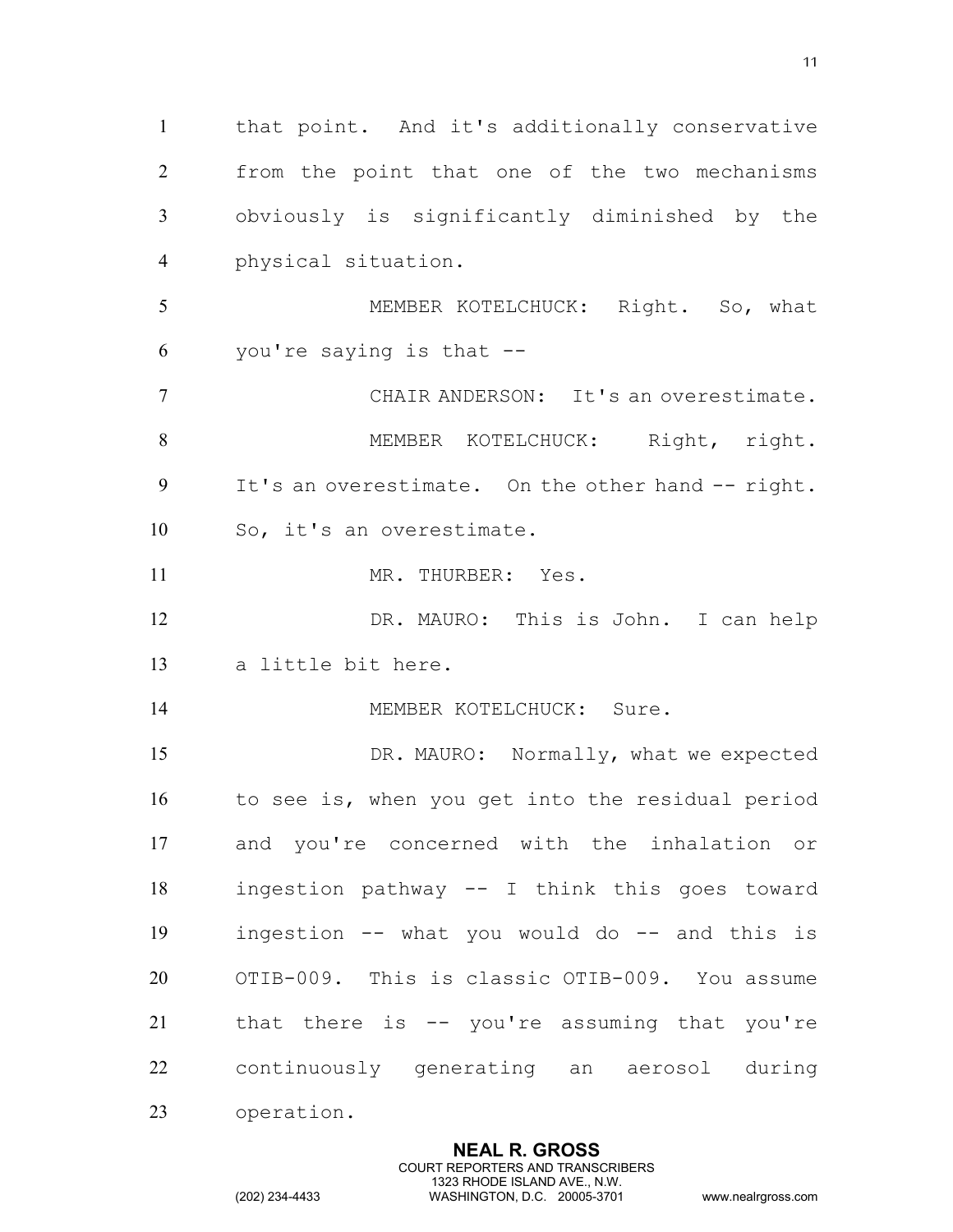And that's settling out and creating a film on the surface. And, normally, what we expect to see in a calculation like this is, okay, that would be the activity that's on the surface. There's no longer any new airborne activity being produced and ascended.

MEMBER KOTELCHUCK: Right.

8 But now you do have this surface contamination. And the way in which NIOSH typically addressed this, under OTIB-070 -- this is what we were expecting to see -- is that, okay, you start with that activity on the surface.

 But it's going to be declining at a rate of .00067 per day, based on empirical data. So, that activity on the surface is actually going to decline.

17 And then, from there, you could model the hand-to-mouth behavior for ingestion. And this is all laid out in guidance, it's actually in reg 5512. NIOSH has adopted this basic strategy. We have deliberated on that, and everything's fine. So, we were expecting to see that, okay? We've got your beginning activity, and then it's going to

> **NEAL R. GROSS** COURT REPORTERS AND TRANSCRIBERS 1323 RHODE ISLAND AVE., N.W.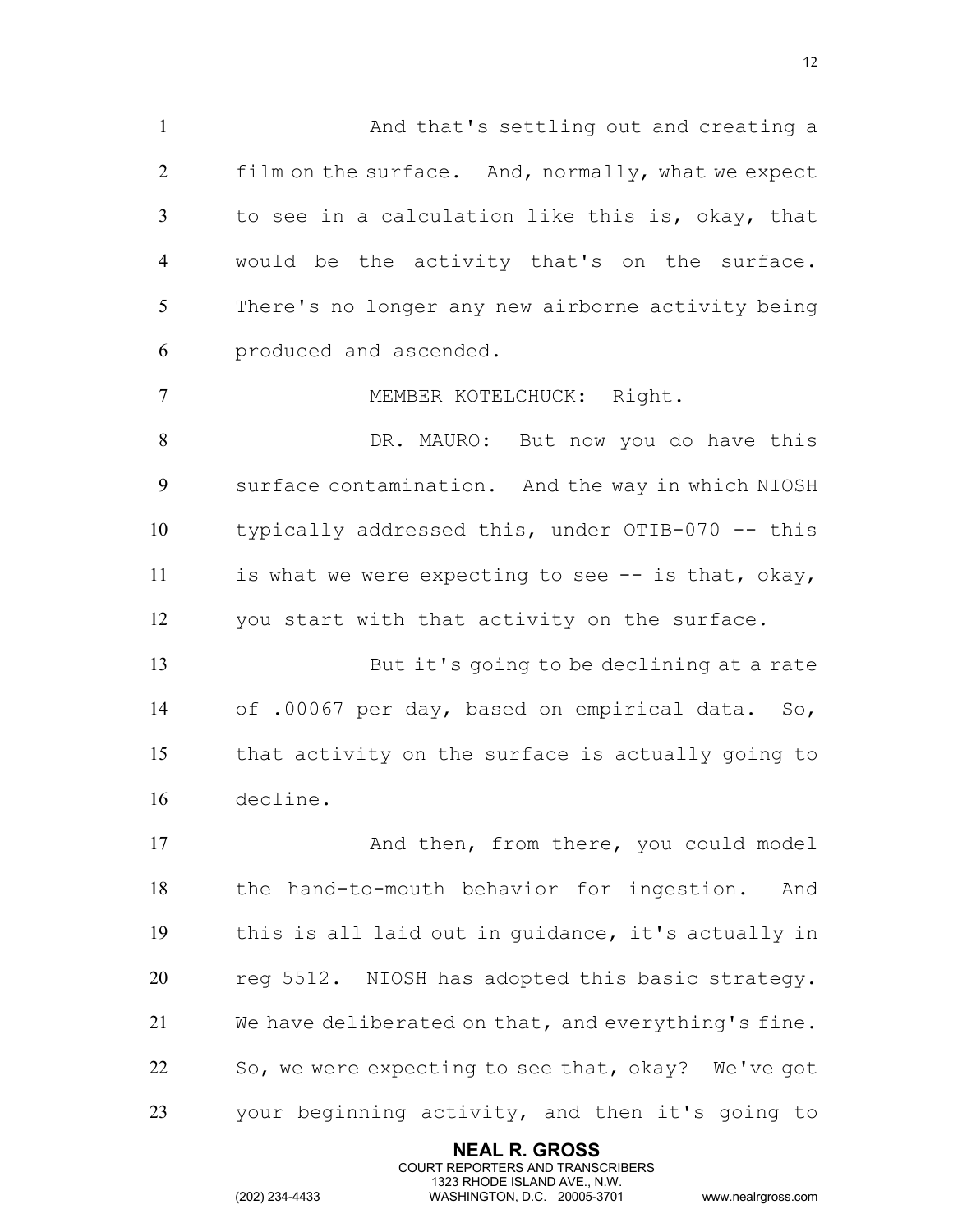decline.

 MEMBER KOTELCHUCK: Right. DR. MAURO: What NIOSH actually did is say, listen, there's an ingestion activity going on during operations that is high. The way in which they do it, they key it back to the airborne activity. And there was a lot of discussion on that. So, you have a relatively high intake, of course, of inhalation, because you're operating in these aerosols. And you also have smaller but also an ingestion going on continuously. But, as soon as operation ends, all you really have left is this residual activity. **And** then it becomes just this hand-to-mouth activity, which will be declining in time because of the natural attenuation that occurs once you stop producing it. Now, what NIOSH did was they said, well we're going to simplify it. It was surely an efficiency, as I understand it. This is our takeaway.

> **NEAL R. GROSS** COURT REPORTERS AND TRANSCRIBERS 1323 RHODE ISLAND AVE., N.W.

(202) 234-4433 WASHINGTON, D.C. 20005-3701 www.nealrgross.com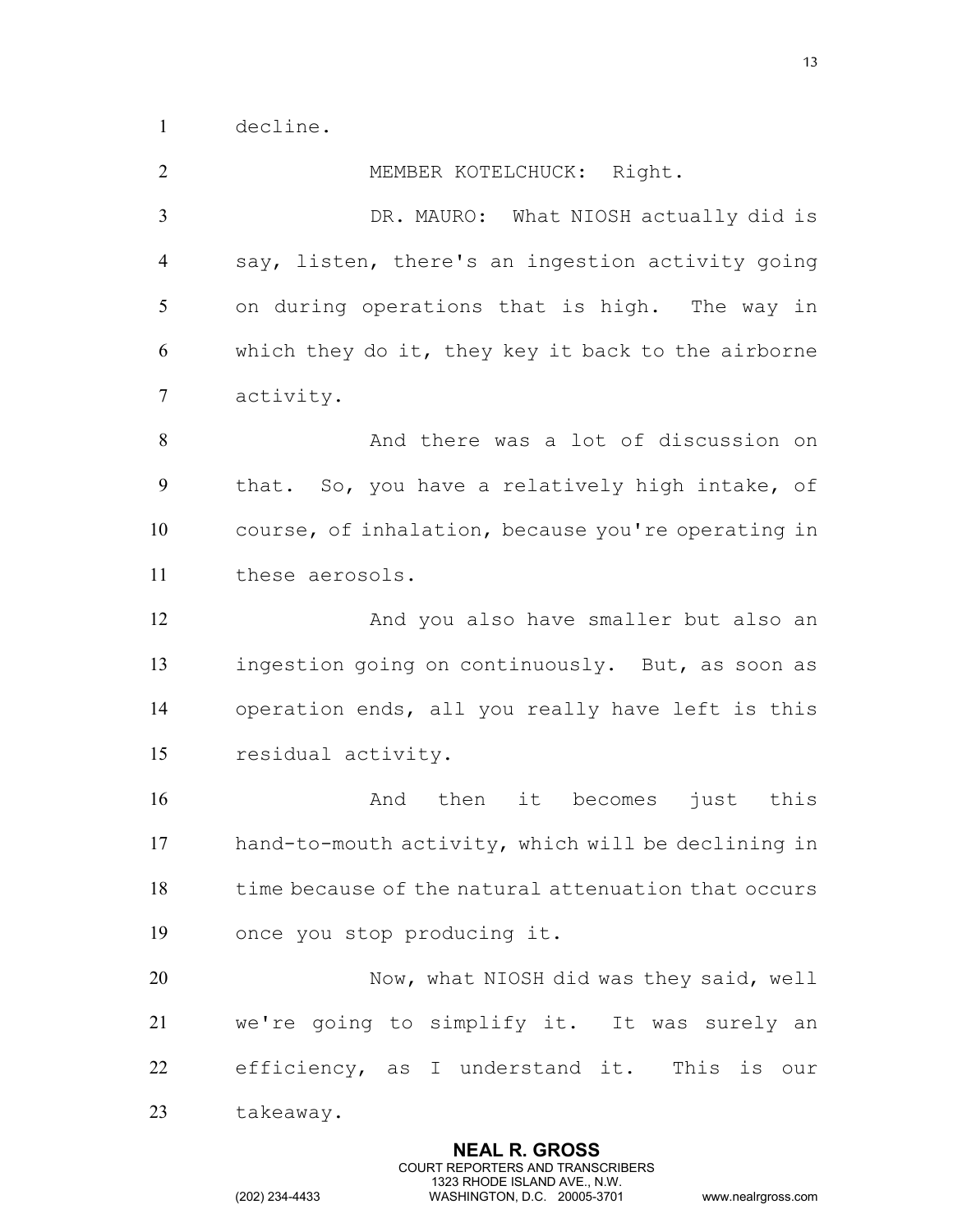1 Really, an efficiency method. Whatever the ingestion rate was during operation, we're going to assume it basically continues right into -- 5 MEMBER KOTELCHUCK: Right. DR. MAURO: Which is conservative. It's actually going to decline. MEMBER KOTELCHUCK: Right, which is conservative, meaning claimant-friendly. 10 DR. MAURO: Claimant-friendly. You can overestimate. 12 MEMBER KOTELCHUCK: Yes. 13 DR. MAURO: So, we understand that now. There was another -- in fact, we talked about it. there was another approach that could have been used, that would have been used, if they actually cleaned up. 18 MEMBER KOTELCHUCK: Right, right. DR. MAURO: It's a completely different approach that's been adopted. MEMBER KOTELCHUCK: With the DuPont. DR. MAURO: With DuPont, exactly. DuPont Deepwater.

> **NEAL R. GROSS** COURT REPORTERS AND TRANSCRIBERS 1323 RHODE ISLAND AVE., N.W.

(202) 234-4433 WASHINGTON, D.C. 20005-3701 www.nealrgross.com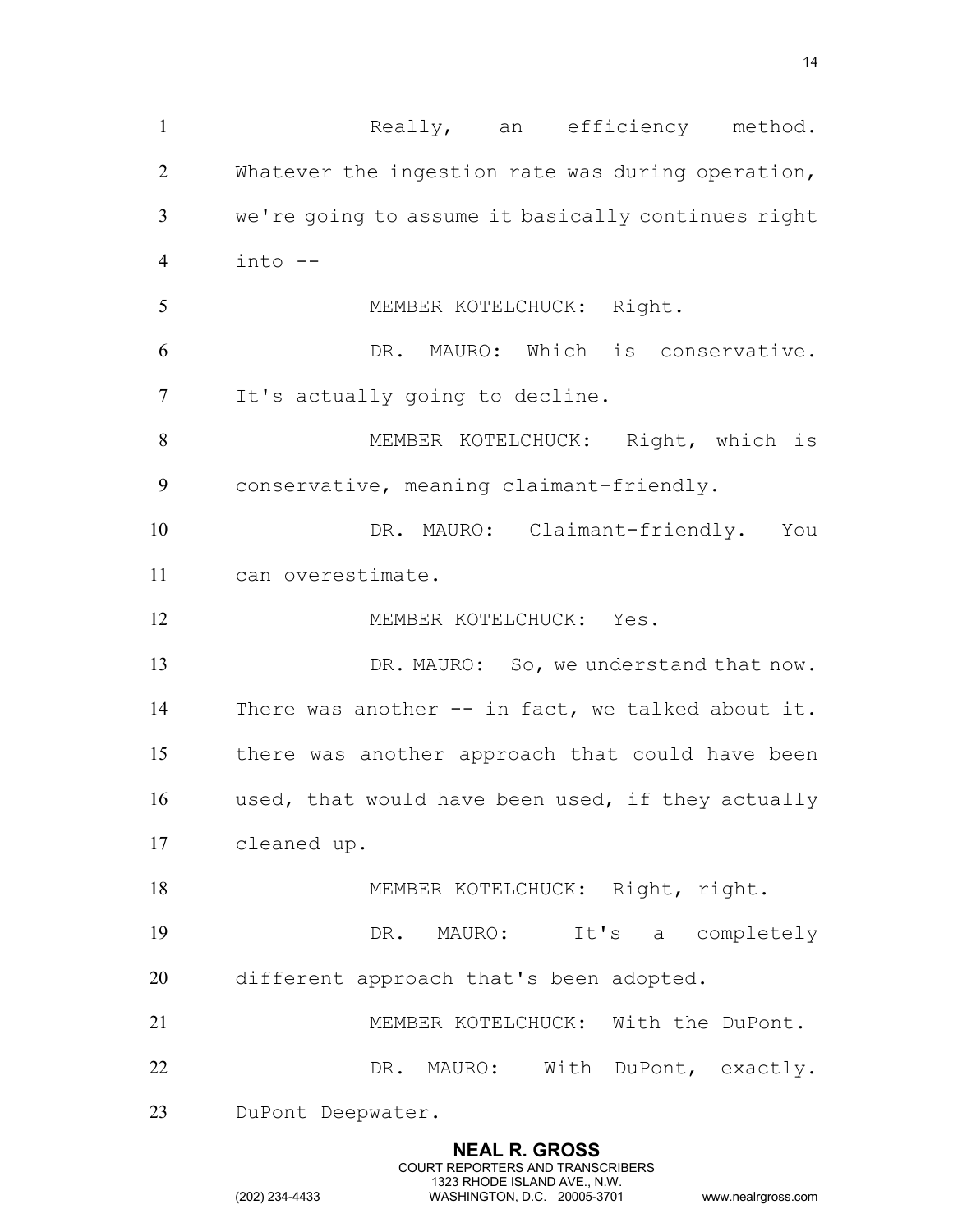1 MEMBER KOTELCHUCK: Yes. DR. MAURO: Which was using DuPont Deepwater. They used it for -- MEMBER KOTELCHUCK: Right. 5 DR. MAURO: I forget the exact units, but it's all there now. MEMBER KOTELCHUCK: Yes. DR. MAURO: And that approach is a good approach, when the cleanup is done right when you terminate operations. But there's still some residue. 12 And so, they could use that ten-to-the-minus-four approach. So, really what we have is -- and that was one of our questions for you. Why didn't we use the DuPont Deepwater approach? 17 And the answer was, well there wasn't 18 -- in DuPont Deepwater, there was cleanup. But, at the Hooker, there wasn't, right? So, what we're going to simply do is, whatever the ingestion rate was during operations, we're going to assume the ingestion rate just continues, which is an overestimate.

> **NEAL R. GROSS** COURT REPORTERS AND TRANSCRIBERS 1323 RHODE ISLAND AVE., N.W.

(202) 234-4433 WASHINGTON, D.C. 20005-3701 www.nealrgross.com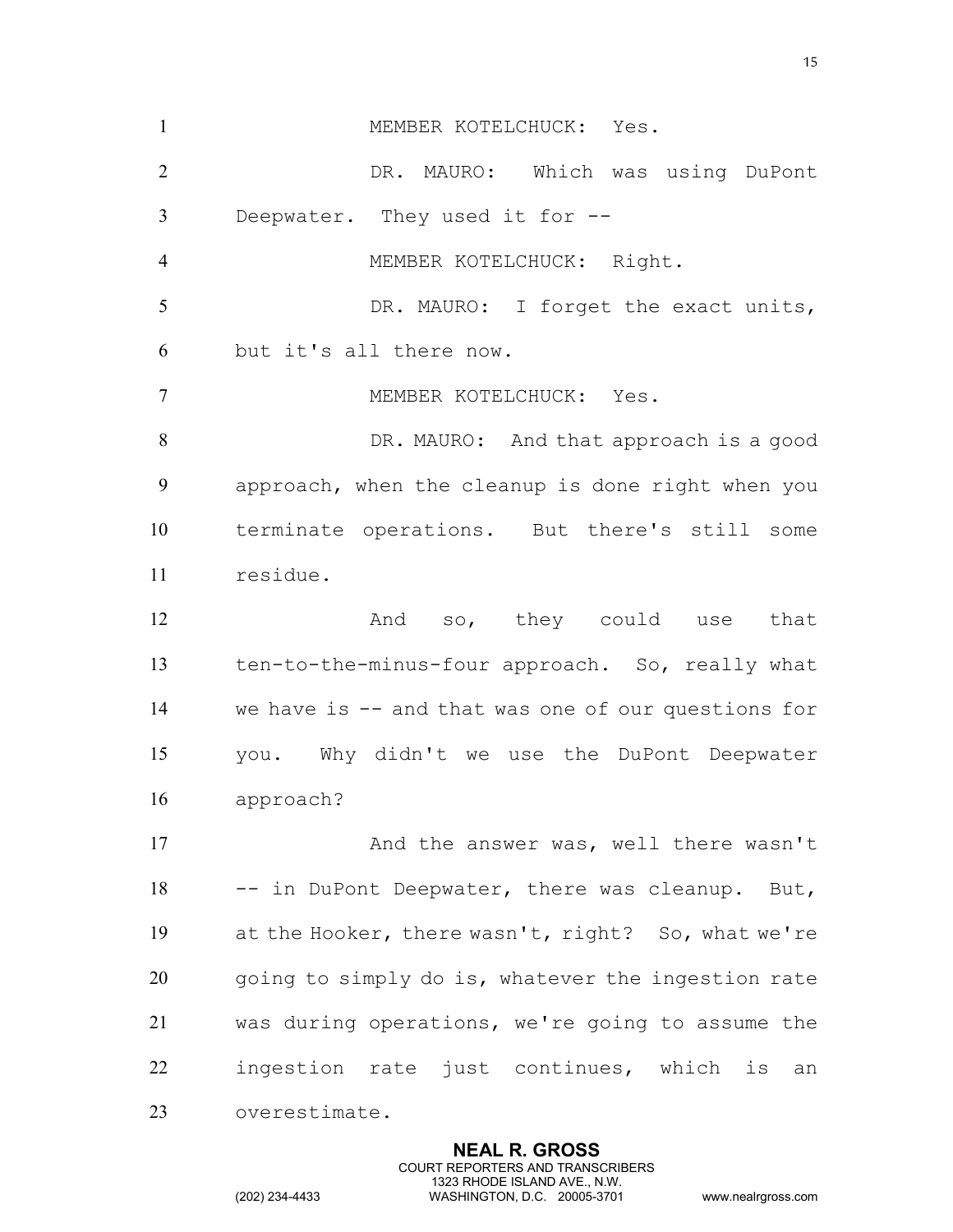1 And that's fine, because it's always fine to use efficiency methods to simplify the calculation. But our only concern is that, well, you cannot really compensate a person using what would be considered to be an overestimate. MEMBER KOTELCHUCK: Yes. Right, right, right. DR. MAURO: So, it wouldn't be fair to, you know, to do that. So, our only real endpoint on all of this was that this is fine, as long as the person isn't being compensated. 12 And so, that's how we sort of end there. MEMBER KOTELCHUCK: Oh, okay, that's clear. Thank you. CHAIR ANDERSON: By and large, these estimated doses are going to be pretty low? 17 MEMBER KOTELCHUCK: Yes. DR. MAURO: No matter which way you do it, by the way, the contribution from the residual period from ingestion is always very low. Although, I think in this case, that was the only pathway. I think this person's exposure was only

> **NEAL R. GROSS** COURT REPORTERS AND TRANSCRIBERS 1323 RHODE ISLAND AVE., N.W.

(202) 234-4433 WASHINGTON, D.C. 20005-3701 www.nealrgross.com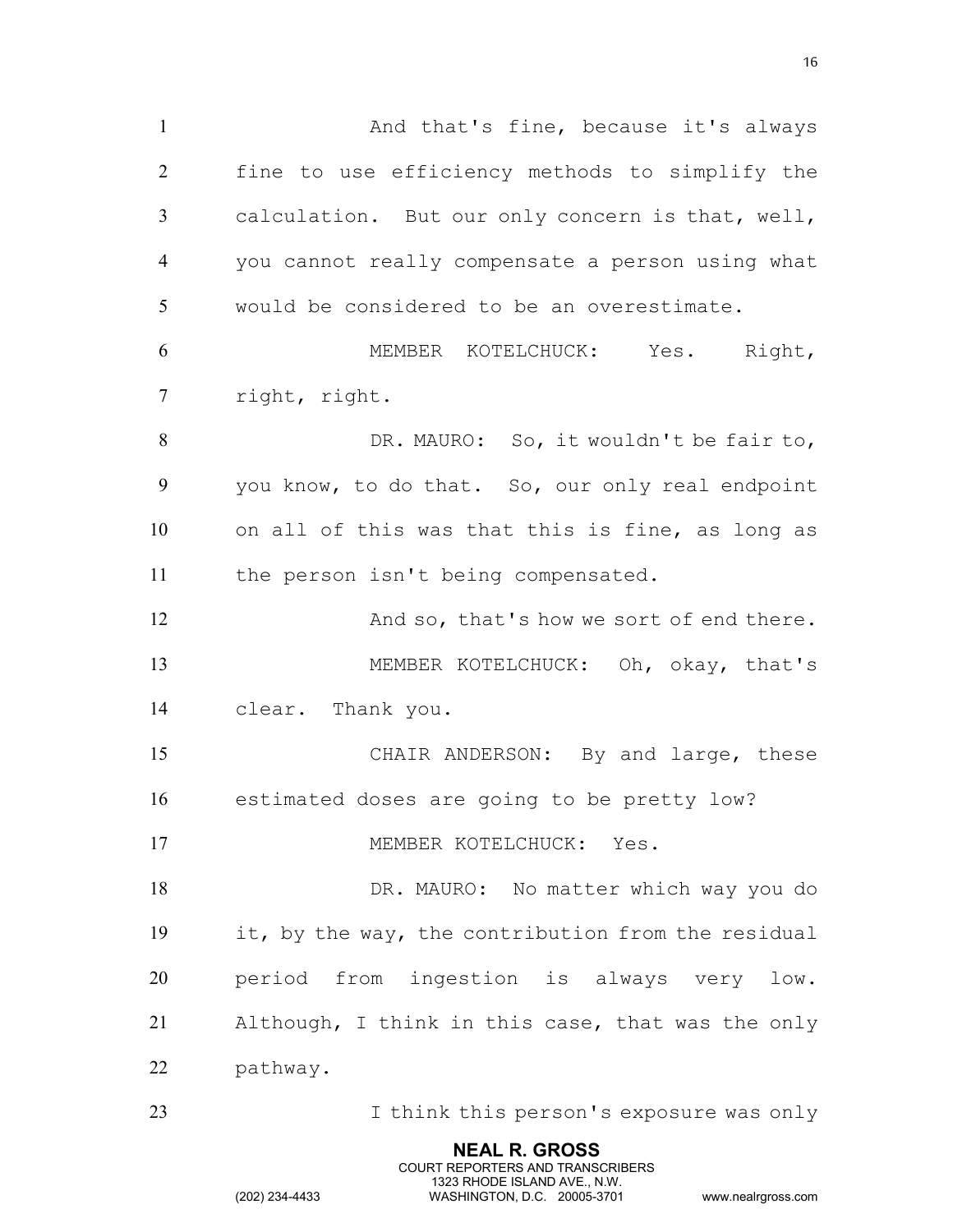**NEAL R. GROSS** COURT REPORTERS AND TRANSCRIBERS during -- am I right, Bill? Or did I miss that one? In other words, he had no exposure from the -- MR. THURBER: No, there is other exposure. 5 DR. MAURO: There was? Okay. MR. THURBER: The issue came about because, in the original Site Profile, the ingestion pathway during the residual period had not been considered. 10 DR. MAURO: Oh, it wasn't even considered at all? 12 MR. THURBER: No, it wasn't. So, this was additive. And it's certainly true that these contributions are very small. Our only concern is that we're not setting precedence that are misunderstood, and so forth. 17 MEMBER KOTELCHUCK: Right, right. That, to me, clears it up. And, Henry, my feeling is that, with the two parties agreeing, it seems to me the issue is resolved. CHAIR ANDERSON: Yes, I would agree. MEMBER KOTELCHUCK: Yes. 23 CHAIR ANDERSON: I think the caveat --

1323 RHODE ISLAND AVE., N.W.

(202) 234-4433 WASHINGTON, D.C. 20005-3701 www.nealrgross.com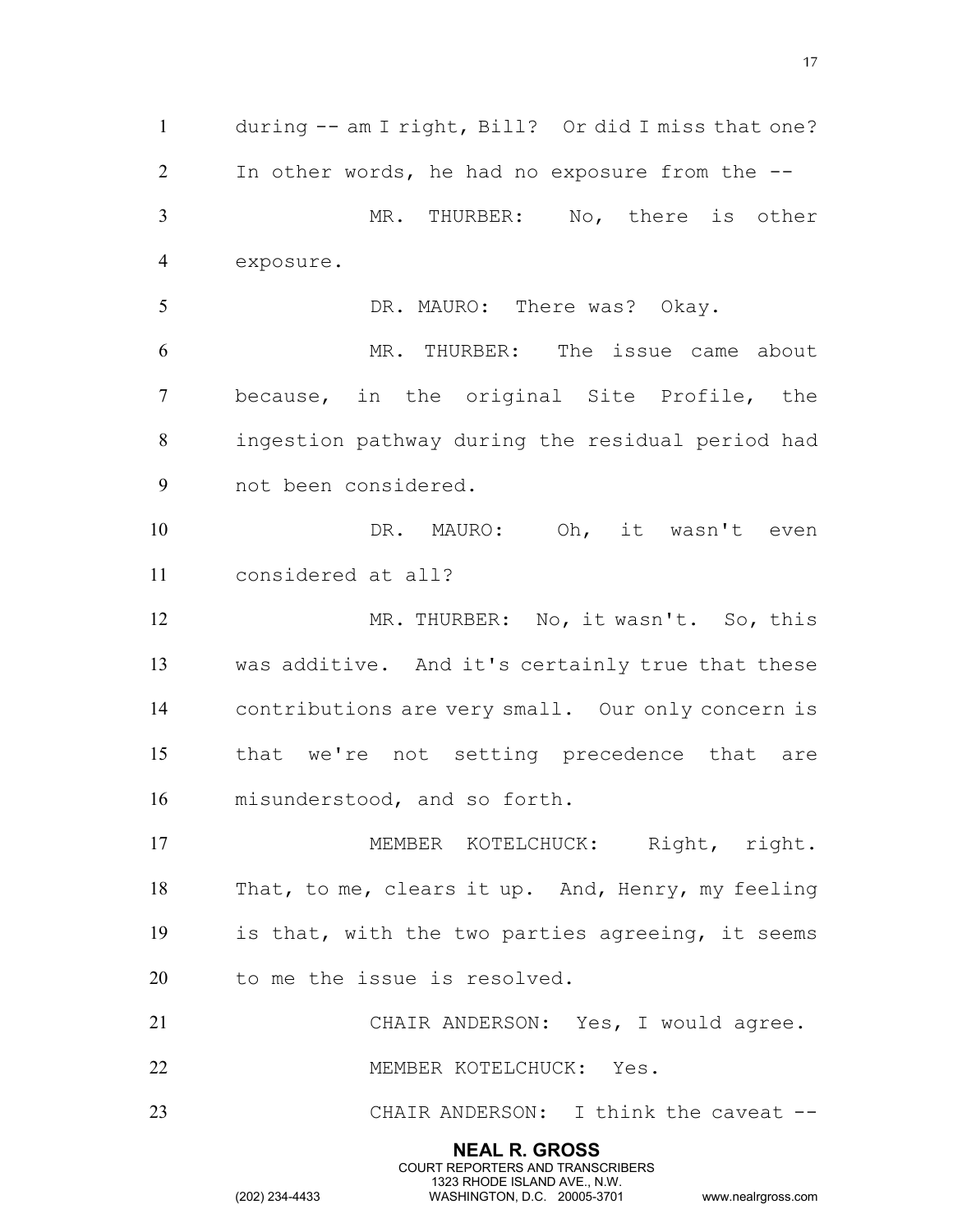I mean, it's unlikely but potentially there would be somebody that had significant prior exposure that got up very, very close to the hot point. And this little bit could put him over, and then you'd want to -- 6 MEMBER KOTELCHUCK: Yes. DR. MAURO: Exactly right. 8 MEMBER KOTELCHUCK: Exactly, I see that. Right, right. So, do we want to -- I mean, do we want to put -- MR. ALLEN: This is Dave Allen. 12 MEMBER KOTELCHUCK: Yes? MR. ALLEN: Can I say one thing first? 14 MEMBER KOTELCHUCK: Sure. 15 MR. ALLEN: About that caveat part. The whole history on this one is -- just so you know the history here -- originally, when we were writing -- I mean, not originally, but at one point, we were writing or revising -- I don't recall which -- this TBD -- it was at the time that the depletion factor that John and Bill have been talking about, on the rate of decline of the contamination.

> **NEAL R. GROSS** COURT REPORTERS AND TRANSCRIBERS 1323 RHODE ISLAND AVE., N.W.

(202) 234-4433 WASHINGTON, D.C. 20005-3701 www.nealrgross.com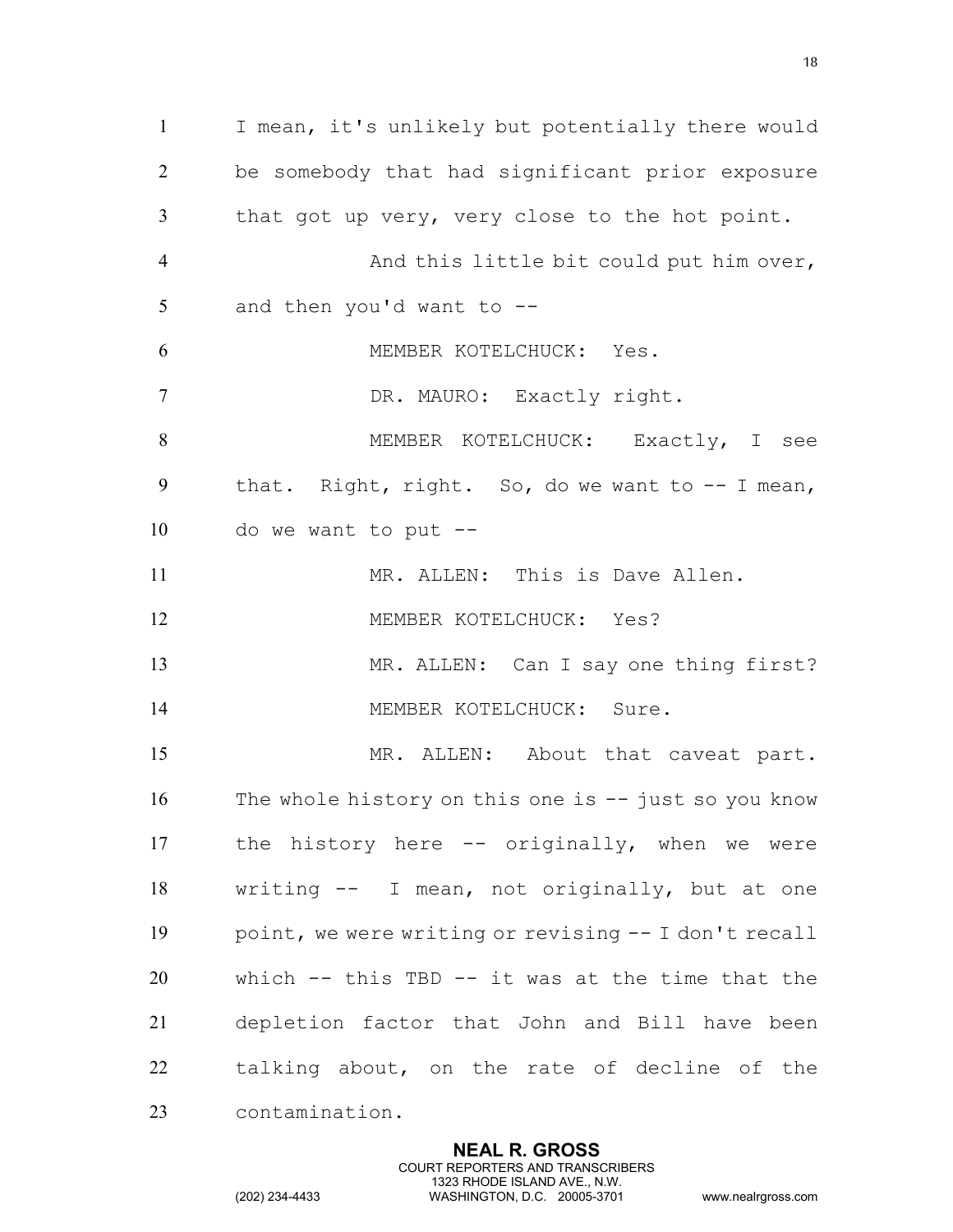**NEAL R. GROSS** That rate was very much in debate. And 2 this particular site, that ingestion rate was very small -- it's pretty trivial -- so, we ended up writing a TBD where it just didn't decline. 5 And, since that time, this went through a review board with the Secretary's Office. And the Secretary's letter disagreed with us and the Board, and said that it should be an SEC. 9 But they also, in that letter, stated that we should do residual, in accordance with that version of the TBD. So, at that point, it kind of felt like my hands were tied and I'm stuck doing whatever we were doing in that version, whether it pays or not pays. 15 And, as you mentioned here, it's pretty trivial. So, even if that's enough to push somebody over, it's -- they were close enough. You know? CHAIR ANDERSON: Yes, I was going to say, it's well within a rounding error. MR. ALLEN: So, I mean, I just want to make sure we don't get a caveat in there saying you can't pay anybody by this. I don't think it will

COURT REPORTERS AND TRANSCRIBERS 1323 RHODE ISLAND AVE., N.W.

(202) 234-4433 WASHINGTON, D.C. 20005-3701 www.nealrgross.com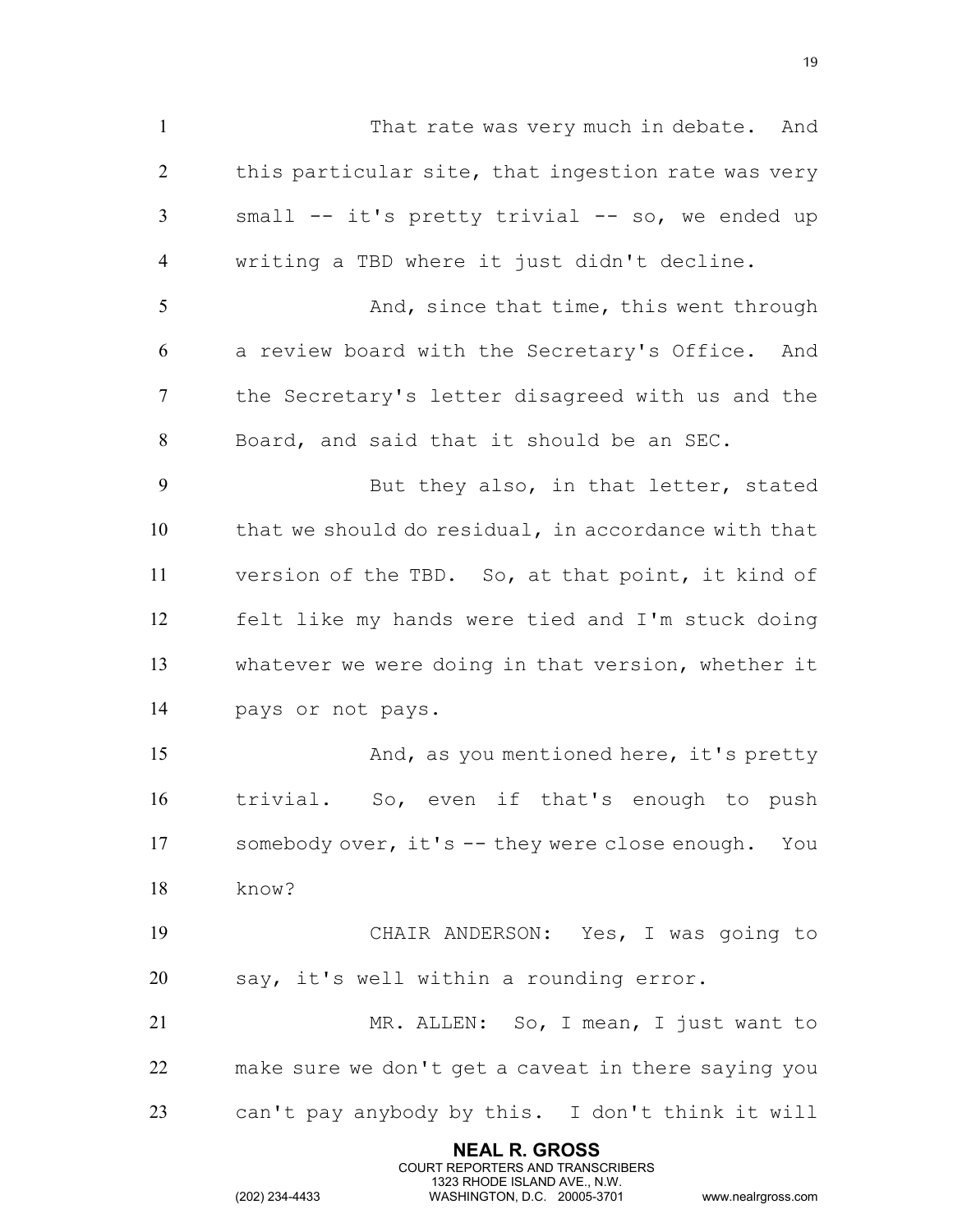ever happen, frankly.

 But I really don't want that kind of caveat in there when we get this right -- thing from the review panel that basically said, that's how we should do it. And the Secretary agreed with it. MEMBER KOTELCHUCK: Very good. And, by this discussion, we're putting it on the record. 8 MR. ALLEN: Yes. MEMBER KOTELCHUCK: Are we not? 10 MR. ALLEN: Yes, I guess we are. 11 MEMBER KOTELCHUCK: Yes, good. 12 DR. MAURO: I'm sorry to interrupt. This is John. You just threw me a little bit of a curveball, and I want to make sure that I understand. 16 The method that you're using when you're saying that the ingestion rates just continues without, you know -- that would be a bounding approach. Are you saying that that can be used in a case that's compensated? I think one of the philosophies has always been -- I understand that we're talking about a trivial change.

> **NEAL R. GROSS** COURT REPORTERS AND TRANSCRIBERS 1323 RHODE ISLAND AVE., N.W.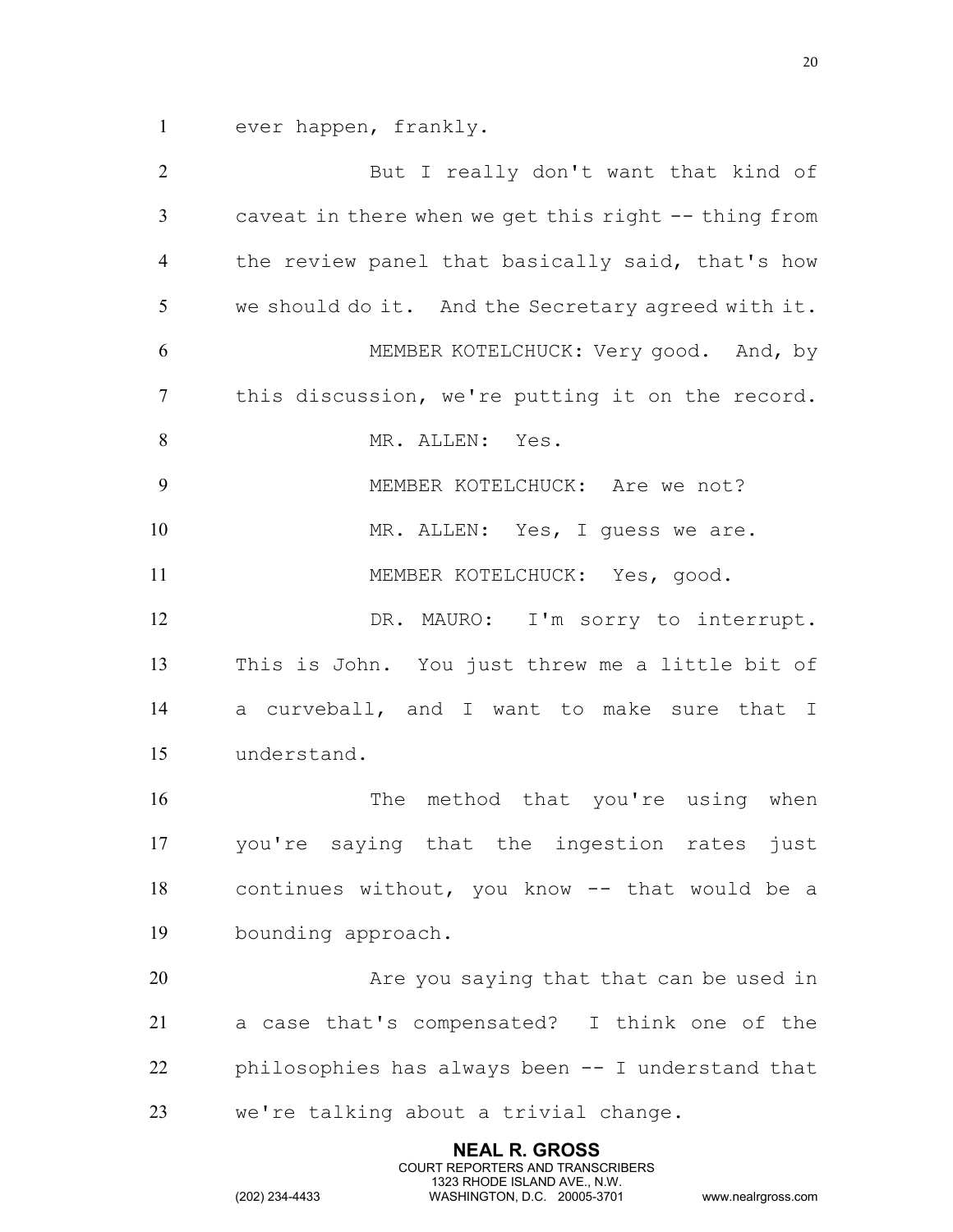But let's say this case was being done today. And the outcome of it was that the person was compensated. Would you feel that it was okay to leave it on the record, in this current form, using the current method that you have adopted for adjusting? MR. ALLEN: I think there are a number 8 of cases out there with TBDs that are, especially

 prescriptive ones, where we have been conservative in lieu of research -- especially on something that is trivial.

DR. MAURO: Yes.

 MR. ALLEN: Yes, in those situations, we would pay somebody. We could use prescriptive, and we would do -- it comes out however it comes out.

17 11 In this particular case, we got the research done and we could decline this, and normally would. But, I think my hands are tied as a result of the review panel.

 DR. MAURO: I'm sorry, let me see if I understand this. So, if you were doing it today, though, would you still do it the same way regarding

> **NEAL R. GROSS** COURT REPORTERS AND TRANSCRIBERS 1323 RHODE ISLAND AVE., N.W.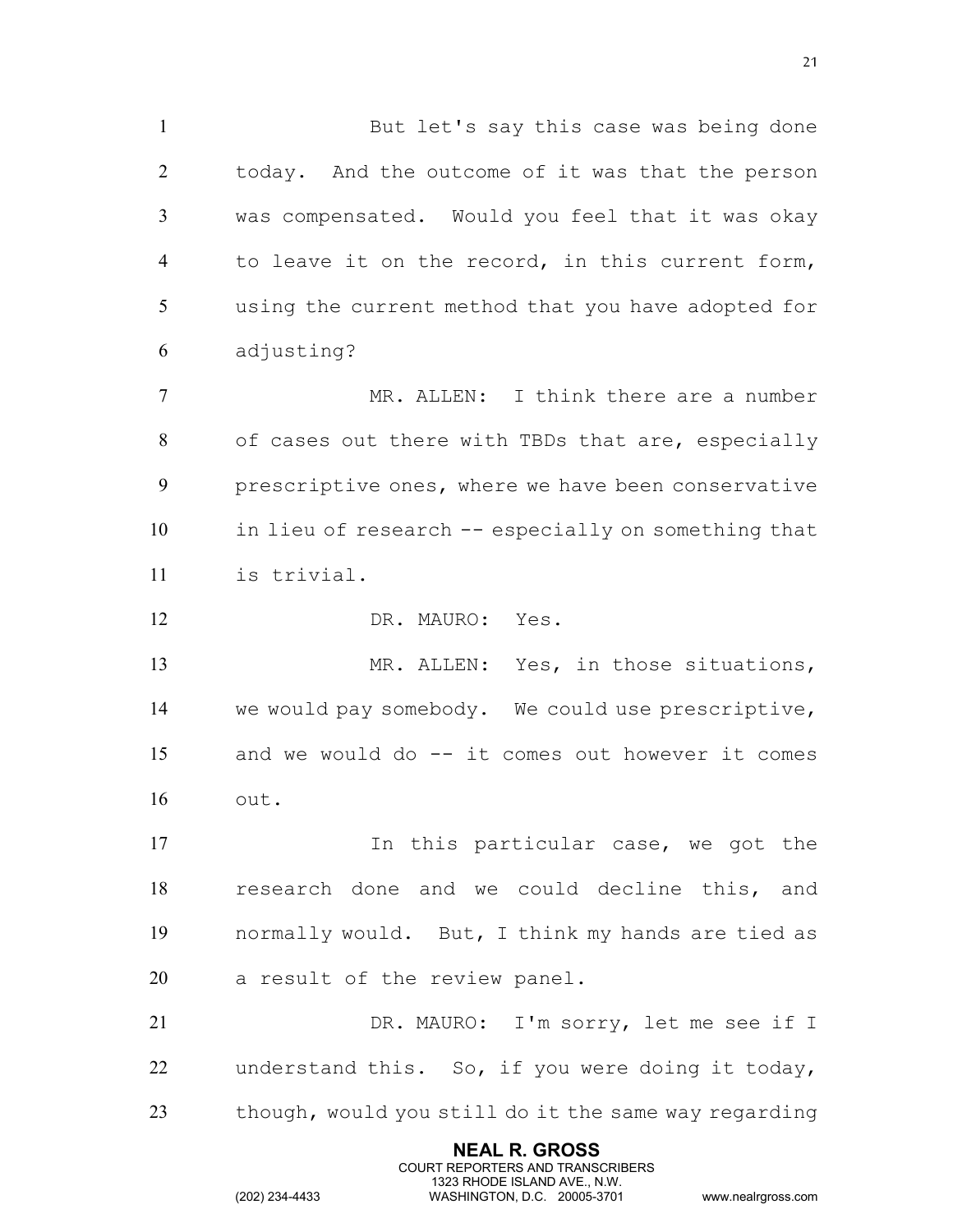the residual period?

 MR. ALLEN: Yes, we would do it by the TBD, which is a constant throughout the residual period.

 DR. MAURO: And you would feel that there would not be any -- and I'm not disputing at all, I just want to make sure I understand. The fact that you would not be using the more realistic method, where the activity declines, that would not represent any type of contradiction to not using bounding approaches for cases that are being compensated?

 Even though this particular bounding approach only applies to the residual period, and it really wouldn't change anything. But you'd still -- and, because of that, you would have no problem still doing it this way if you were to do that today?

 MR. ALLEN: Well, we would follow the TBD. DR. MAURO: You would follow the TBD.

22 MR. ALLEN: Right.

DR. MAURO: Which has -- and the TBD

**NEAL R. GROSS** COURT REPORTERS AND TRANSCRIBERS 1323 RHODE ISLAND AVE., N.W.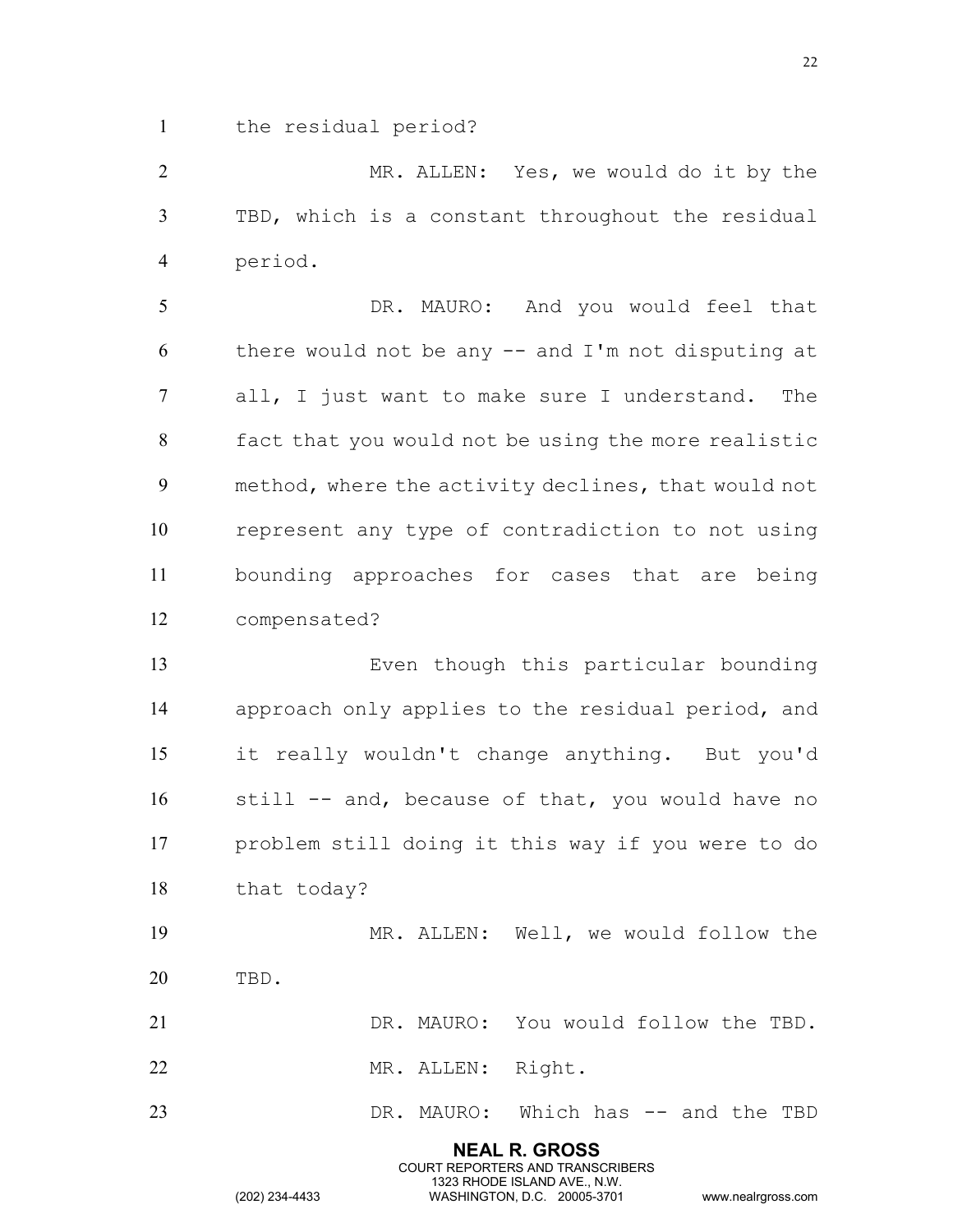currently has this same treatment. So, in this regard -- so, if I understand it correctly -- I didn't check the TBD. The TBD has this same approach where you just continue the ingestion rate going constant? Is that how this particular TBD is written?

7 MR. ALLEN: Yes, it is.

 DR. MAURO: Okay. And you would not change it. And I would agree that this does not represent a circumstance where you'd ever find yourself at that fractional percentage, close to the compensation.

13 The fact that you're being conservative on this aspect, would end up with a compensation that otherwise would not be compensated, if you're following me? Do you understand my question? 17 MR. KATZ: John, so, what Dave has said is that it's theoretically possible that you could have a case where the vast majority of the doses from other experiences --

DR. MAURO: Yes.

 MR. KATZ: And this little bit could put them over.

> **NEAL R. GROSS** COURT REPORTERS AND TRANSCRIBERS 1323 RHODE ISLAND AVE., N.W.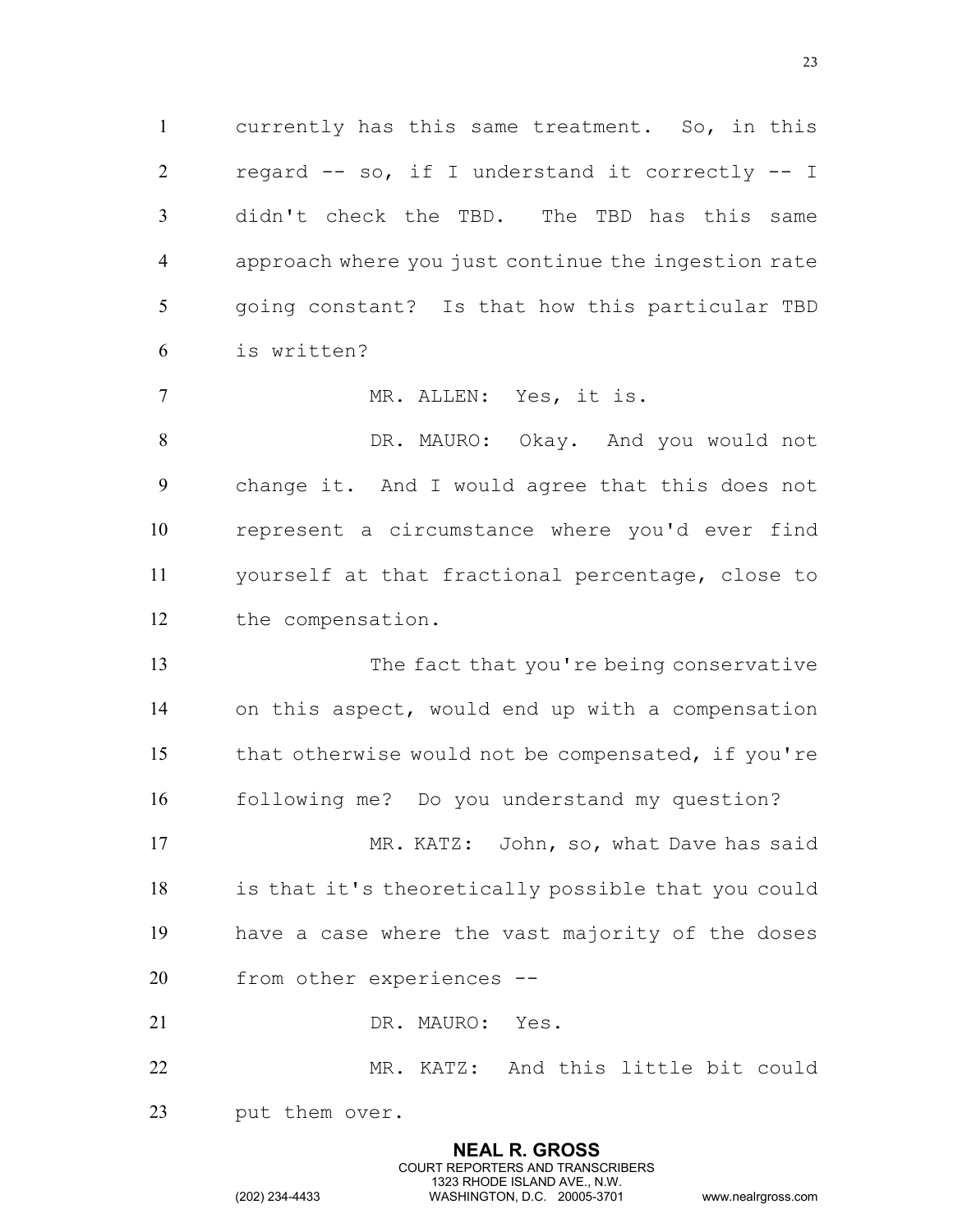**NEAL R. GROSS** 1 DR. MAURO: Yes. MR. KATZ: And he's saying, in that case, that will be fine, we will still compensate that person. We are beholden to use this method because the Secretary's put the stake in the ground in terms of applying this method. 7 DR. MAURO: Even though it's not the way you would do it at other sites? 9 MR. KATZ: Right. 10 MR. THURBER: That's my question. For clarification, this is only for Hooker? CHAIR ANDERSON: It's been mandated for this site. MR. KATZ: Yes, this is only for Hooker. It's only for this very unusual situation, where there was an SEC Class which, upon appeal, was granted by the Secretary. And the Secretary's determination, in effect, was that she put a stake in the ground about applying this method for the residual period. So, we're complying with the Secretary's position, since the Secretary has the ultimate policy measure -- that we'll use this

COURT REPORTERS AND TRANSCRIBERS 1323 RHODE ISLAND AVE., N.W.

(202) 234-4433 WASHINGTON, D.C. 20005-3701 www.nealrgross.com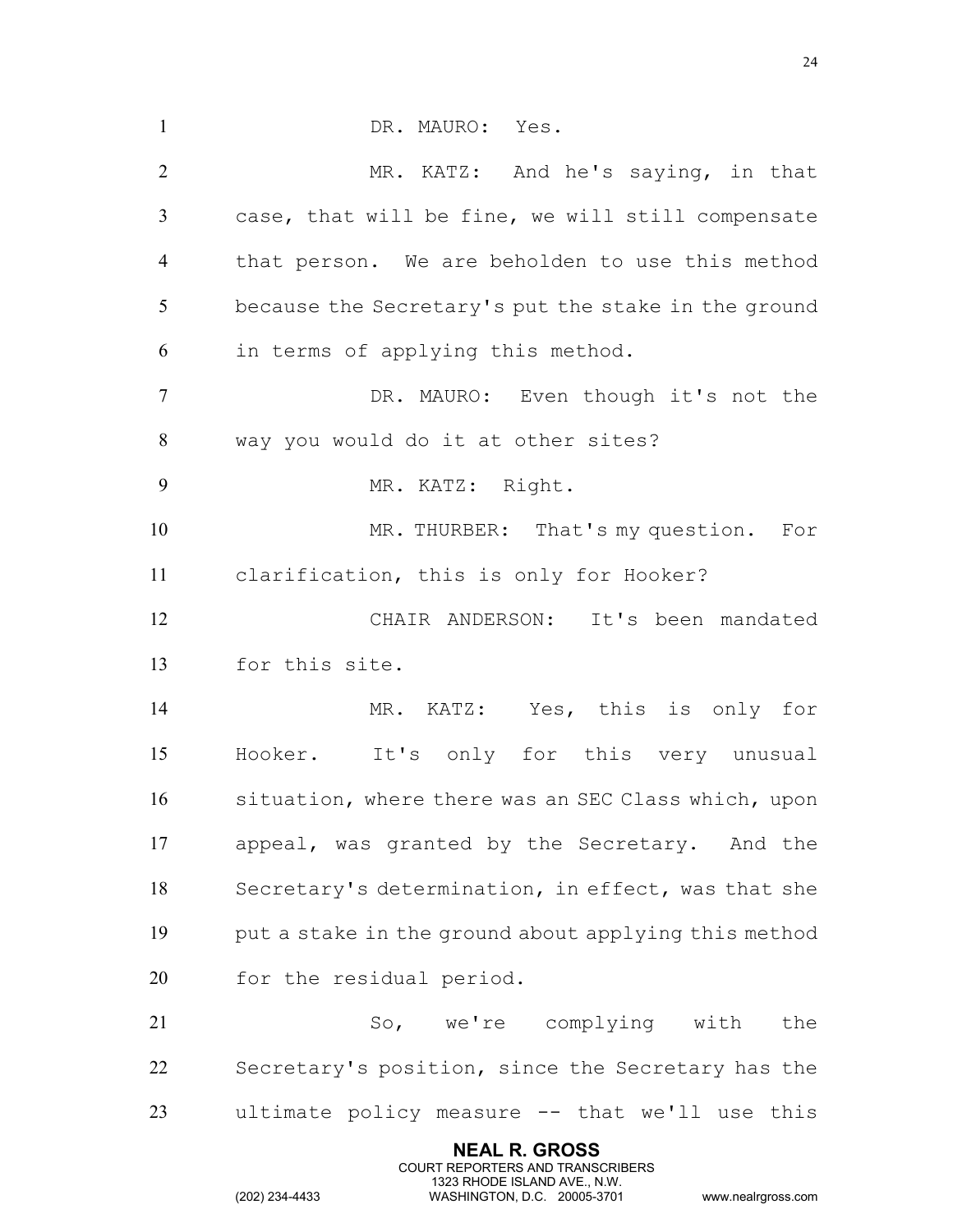| 2               | DR. MAURO: I gotcha, I understand now.               |
|-----------------|------------------------------------------------------|
| $\mathfrak{Z}$  | I just needed a little help with that. Thank you.    |
| $\overline{4}$  | MR. KATZ: Yes, sure.                                 |
| 5               | MEMBER KOTELCHUCK: So, Henry, would                  |
| 6               | it now be appropriate to say that our Working Group  |
| $7\phantom{.0}$ | accepts that this is resolved? Or, that the          |
| 8               | Working Group considers this issue resolved?         |
| 9               | CHAIR ANDERSON: Yes, I would say so.                 |
| 10              | MEMBER KOTELCHUCK: Okay, I so make                   |
| 11              | that motion.                                         |
| 12              | CHAIR ANDERSON: I think that is a                    |
| 13              | motion.                                              |
| 14              | MEMBER KOTELCHUCK: That is a motion.                 |
| 15              | CHAIR ANDERSON: I'll second it.                      |
| 16              | MR. KATZ: Now you need to discuss it.                |
| 17              | CHAIR ANDERSON: Right.                               |
| 18              | MEMBER KOTELCHUCK: Well, it seems to                 |
| 19              | me -- I mean, in this case, this is a mandated --    |
| 20              | this is a mandated resolution. Even, it seems to     |
| 21              | me -- even if SC&A continued to disagree, which they |
| 22              | do not -- they agree now. But if they did, we would  |
| 23              | still be mandated to do it, because the Secretary    |

**NEAL R. GROSS** COURT REPORTERS AND TRANSCRIBERS 1323 RHODE ISLAND AVE., N.W.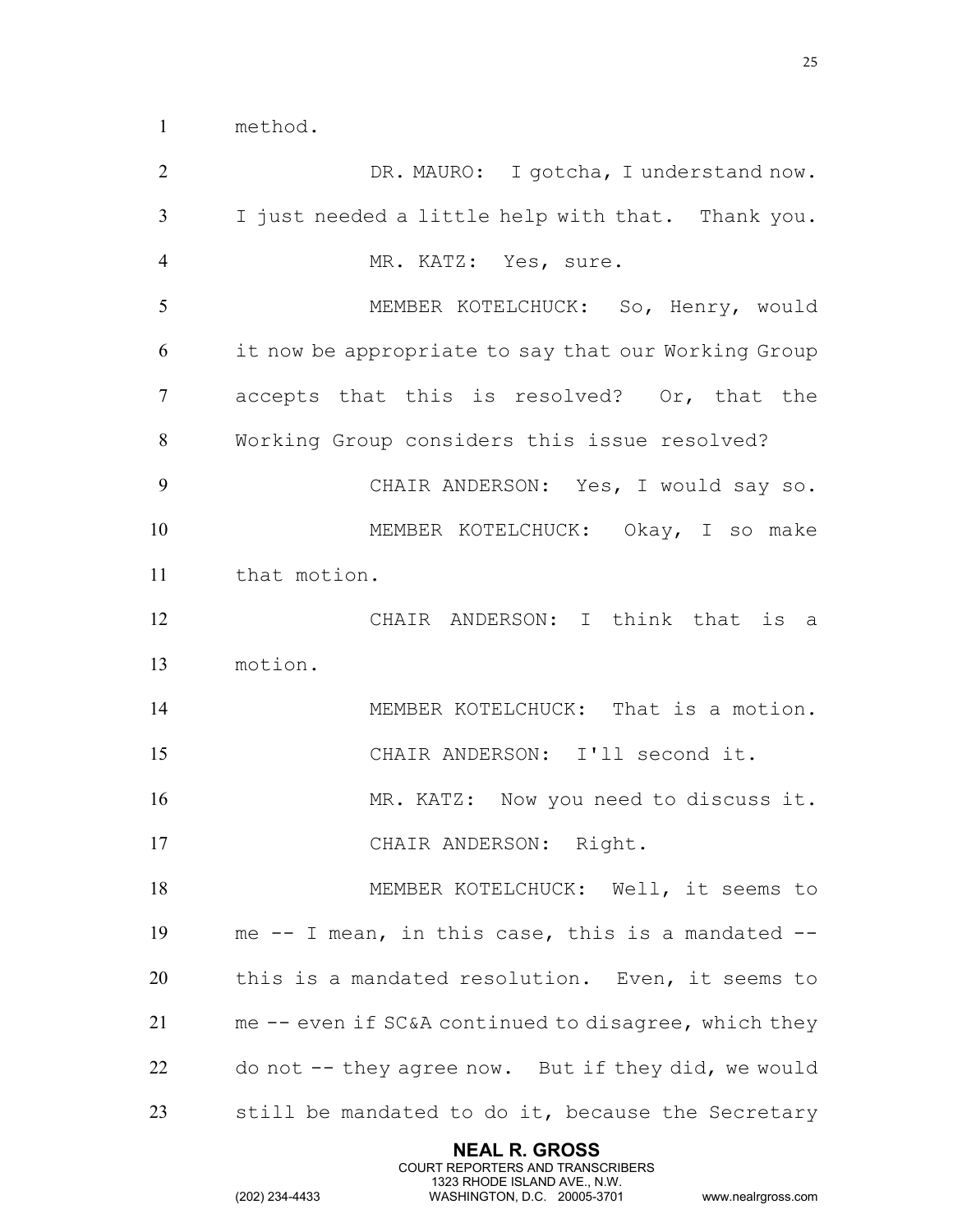has so defined it. And, for this case, there is no question that this method shall be used. And we're using it.

 MR. THURBER: This is Bill Thurber. I would suggest that that specific -- that there be a specific reference to this decision included in 7 the minutes, so that when someone's, in the future, trying to track this down, they can pinpoint the source.

 MEMBER KOTELCHUCK: Well, by our speaking about it -- and this is being recorded, right? This is on the record now. I don't believe we need to add it to our resolution, that the Working Group considers this point resolved.

 And we've agreed -- both parties agree 16 --- technical parties agree that this is the way that we're going to do it. And so we've certainly mentioned that's the Secretary's mandate here.

 CHAIR ANDERSON: I mean, we're making a statement that's -- it is a true statement that it is a conservative approach, a systematically applied conservative approach.

> **NEAL R. GROSS** COURT REPORTERS AND TRANSCRIBERS 1323 RHODE ISLAND AVE., N.W.

## 23 MEMBER KOTELCHUCK: Yes.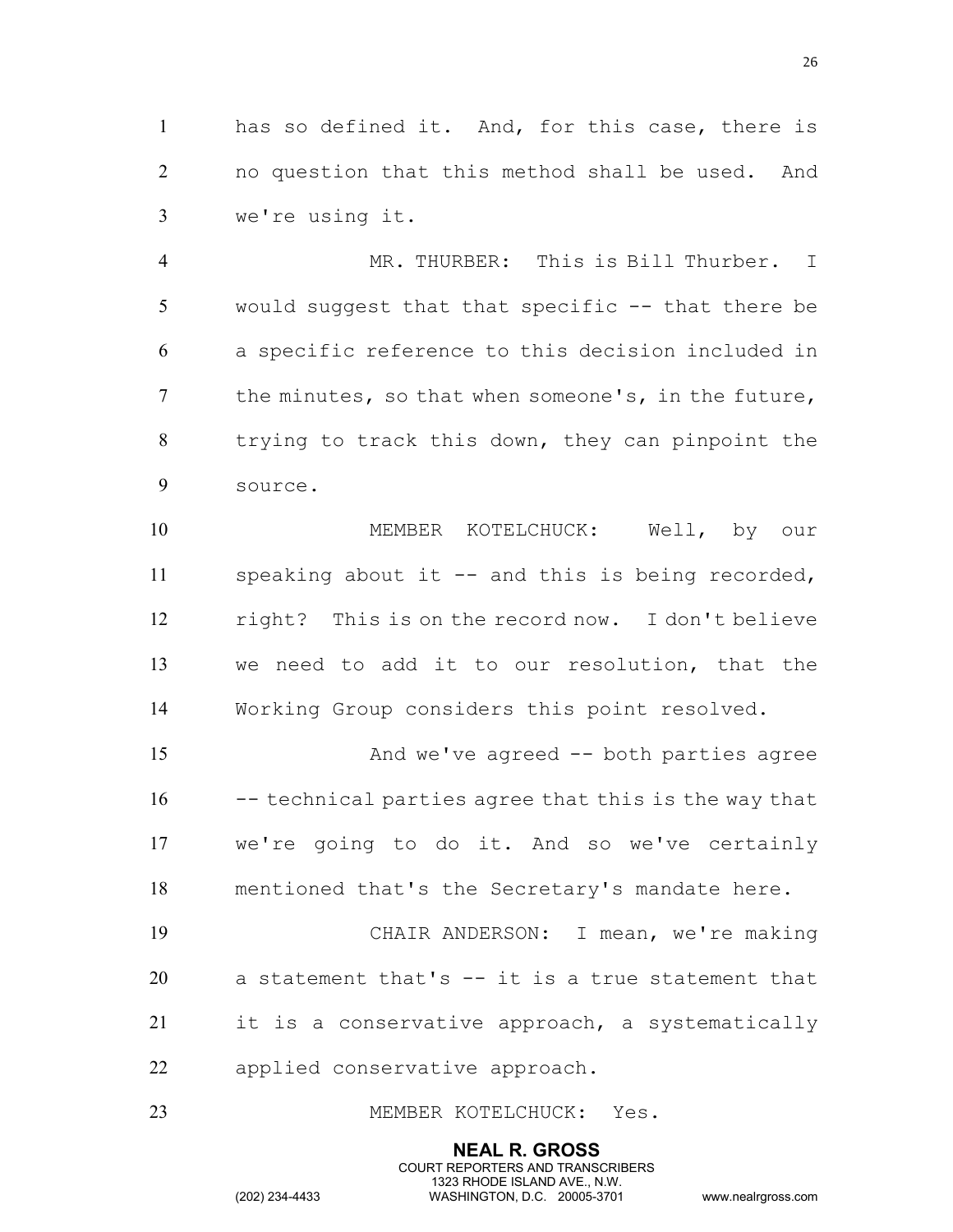**NEAL R. GROSS** COURT REPORTERS AND TRANSCRIBERS CHAIR ANDERSON: And there might be other approaches that would be less conservative that would also be acceptable. But, in this instance, we're comfortable using it because it's also mandated. MEMBER KOTELCHUCK: Right. CHAIR ANDERSON: So, is that okay, folks? DR. MAURO: This is John. It's fine. 10 MR. THURBER: Yes. CHAIR ANDERSON: And I don't think we -- the impact of it is relatively unlikely to occur going forward. But I think it's important to have it in the books. 15 MEMBER KOTELCHUCK: Agreed. CHAIR ANDERSON: So, all in favor? (Chorus of ayes.) CHAIR ANDERSON: I don't know, do you want to -- I suspect Bill will feel the same way. Do we need to run it by him as well? MEMBER KOTELCHUCK: No. MR. KATZ: No, you don't. MEMBER KOTELCHUCK: No, because we

1323 RHODE ISLAND AVE., N.W.

(202) 234-4433 WASHINGTON, D.C. 20005-3701 www.nealrgross.com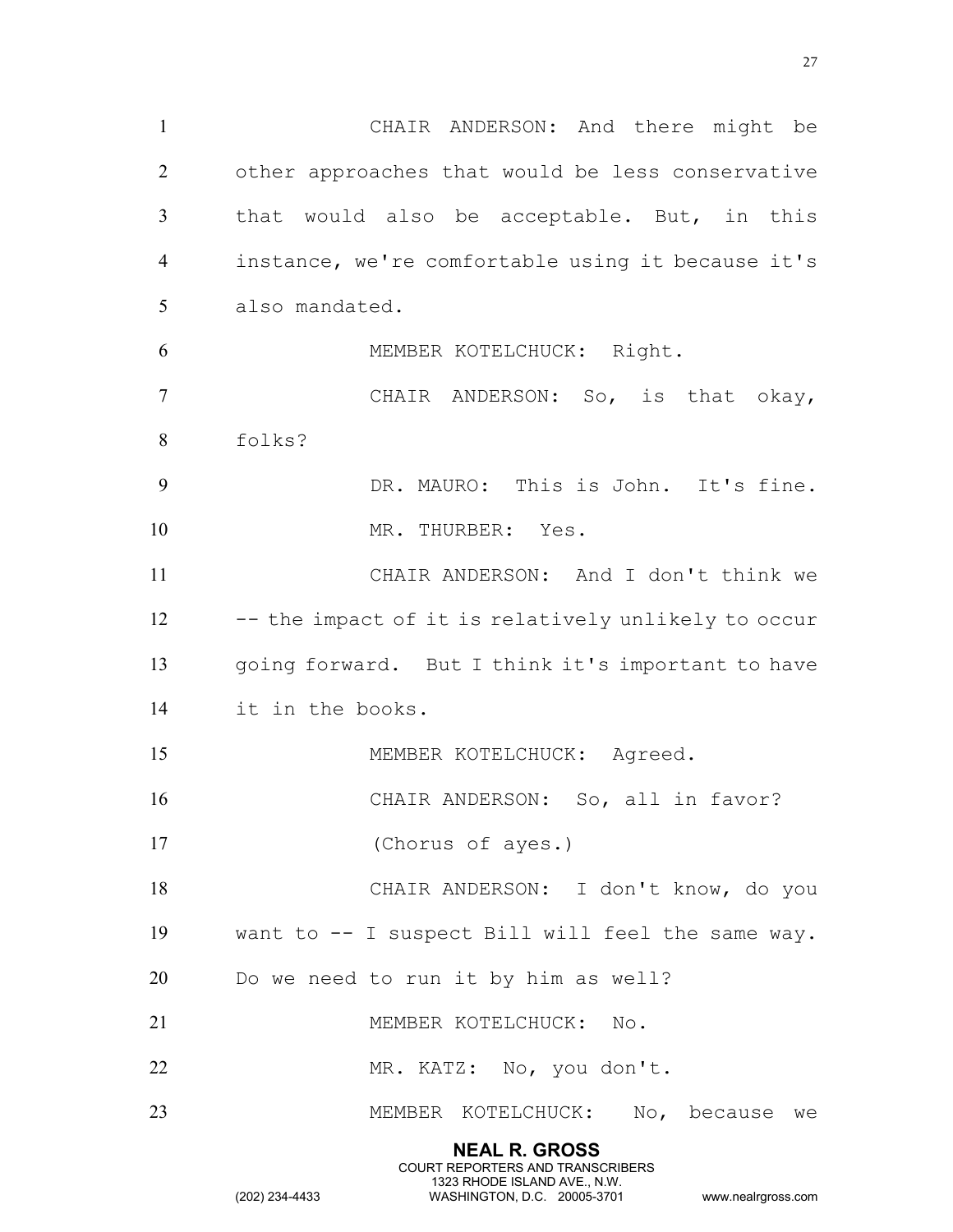have a quorum.

 CHAIR ANDERSON: Okay, we're good to go then.

 MEMBER KOTELCHUCK: Okay, very good. MR. KATZ: Right. And, Andy, you already gave most of the Hooker review at the last Board meeting. So, do you need any support? Or, are you fine with reporting out on this? CHAIR ANDERSON: Yes, I don't think we're going to have a PowerPoint or anything. Yes. 11 MR. KATZ: Yes. 12 CHAIR ANDERSON: I'm just going to say, we talked about it. And I can also mention the issue with the Secretary. 15 MR. KATZ: Sure. CHAIR ANDERSON: But we discussed and resolved it and it's appropriate to use it -- that it is a conservative approach. Although we could have considered other approaches, because of the Secretary's indication that we are to use this approach in this instance, we're comfortable with 22 that.

23 MR. KATZ: Okay, that sounds good.

**NEAL R. GROSS** COURT REPORTERS AND TRANSCRIBERS 1323 RHODE ISLAND AVE., N.W.